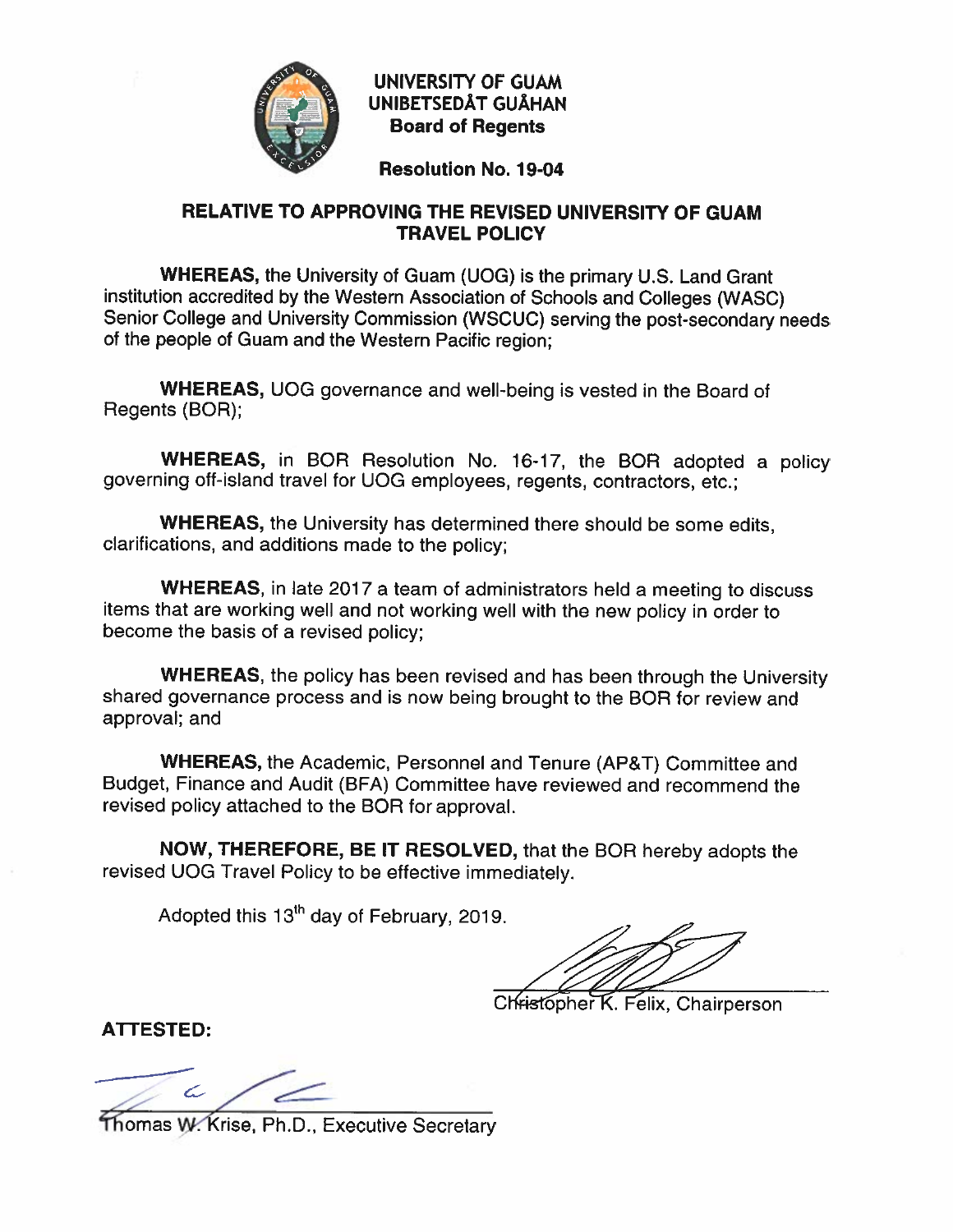# **UNIVERSITY OF GUAM** TRAVEL POLICY

(REVISED February 13, 2019 as approved by the Board of Regents)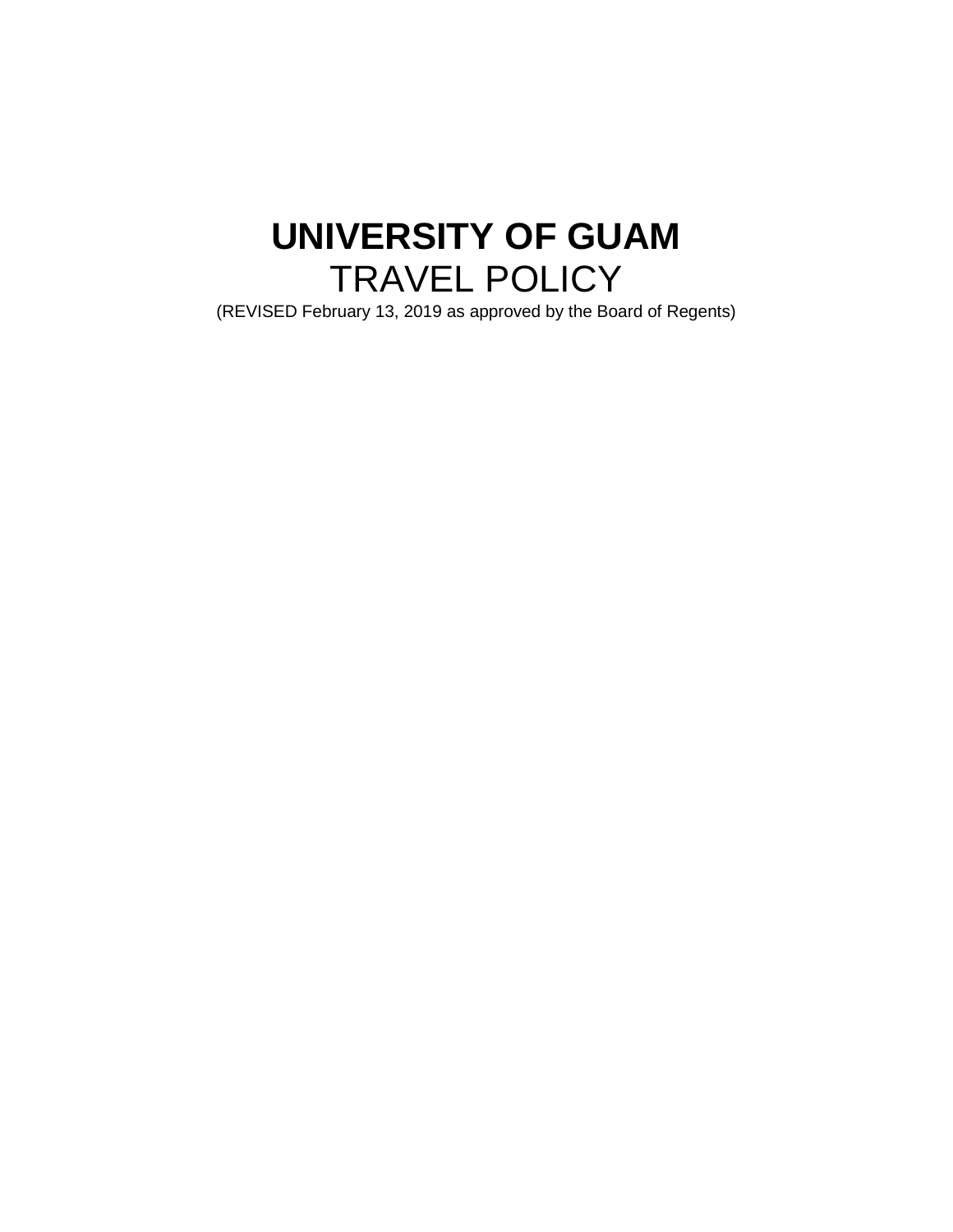# **Table of Contents**

| <b>Section</b> | Page |
|----------------|------|
| Section 1      |      |
| Section 2.     |      |
| Section 3.     |      |
| Section 4.     |      |
| Section 5.     |      |
| Section 6.     |      |
| Section 7.     |      |
| Section 8.     |      |
| Section 9.     |      |
| Section 10.    |      |
| Section 11.    |      |
|                |      |
|                |      |
|                |      |
|                |      |
|                |      |
|                |      |
|                |      |
|                |      |
|                |      |

| <b>Tables and Figures</b> | Page |  |
|---------------------------|------|--|
|                           |      |  |

| Table 2. |                                       |  |
|----------|---------------------------------------|--|
| Table 3. |                                       |  |
|          | distances based on a 3-day conference |  |
|          | allowances based on travel situation  |  |
|          |                                       |  |
|          |                                       |  |
|          |                                       |  |
|          |                                       |  |

| afternoon/evening before an activity starts |  |
|---------------------------------------------|--|
|                                             |  |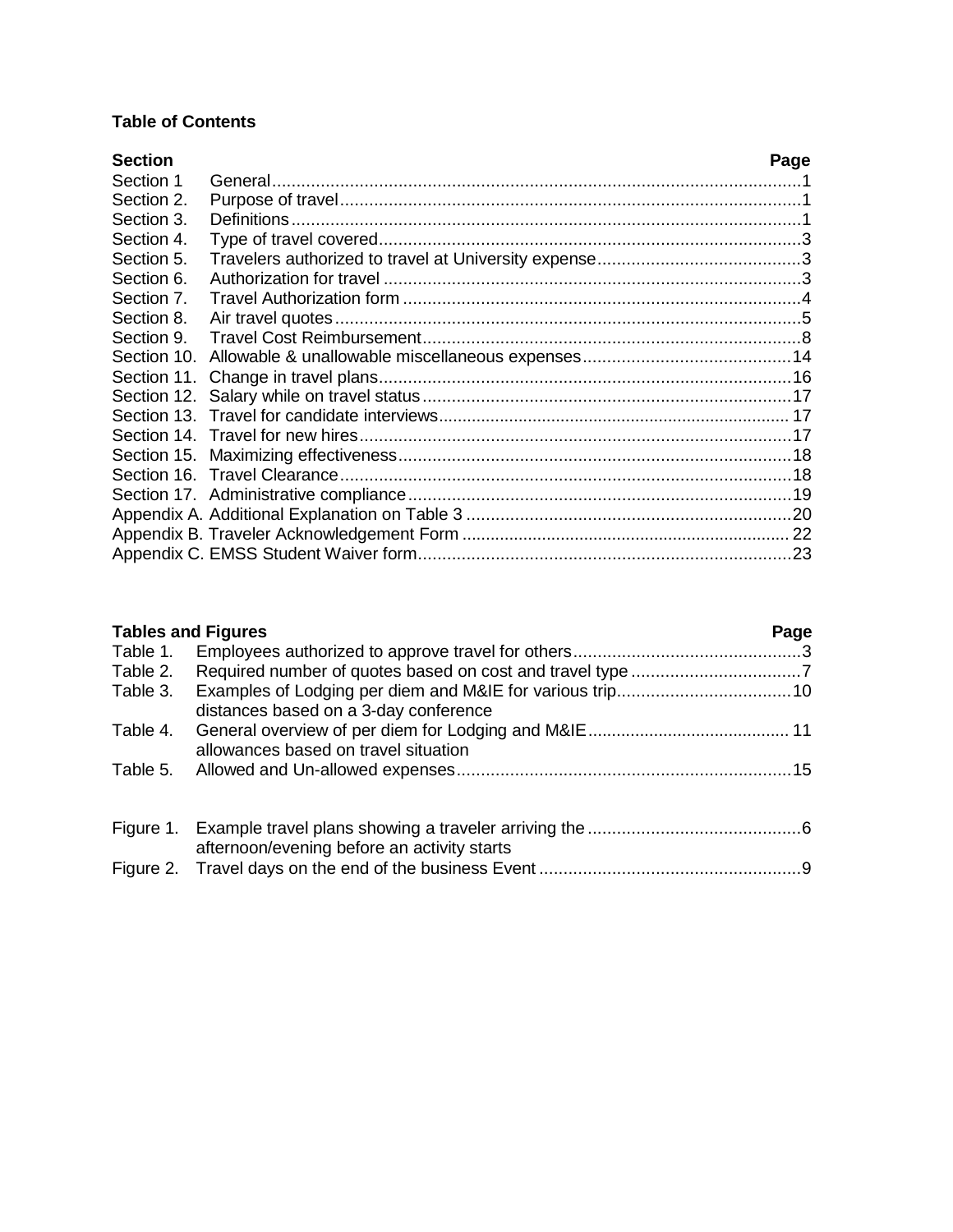## **SECTION 1** – GENERAL

The goal of this policy is to ensure that all persons traveling on University business receive sufficient funds for reasonable costs incurred for the trip and while traveling. All travelers are required to be knowledgeable of the content of this policy and follow it prior to initiating any and all official travel. All travelers are expected to be prudent in the incurrence of costs during travel and to ensure that all decisions are made with the best interests of the students we serve, the grants we administer, the tax dollars we use, and to fulfill the University's obligation as an educational institution. An employee traveling on official business is expected to exercise the same care in incurring expenses that a prudent person would exercise if traveling on personal business and expending personal funds. This policy has been written to provide effective and efficient support for travelers and reduce fraud, waste, and abuse during official travel. All travel documents are subject to audit reviews. Respectful, professional, and cost-effective behavior and reasonable choices are expected out of every traveler on official travel. This policy covers all official travel. This policy supersedes all previous travel policies and amendments thereof.

Note: Exceptions where legitimate business reasons exist may be granted by the approval of two (2) Vice Presidents. This exception does not apply where federally funded travel expenses may result in non-compliance.

Note: If any part of this policy conflicts with the rules of a federal grant which is funding the travel, the federal grant rules will take precedent over this policy. Unit administrators are empowered to make decisions regarding travel that are more restrictive than this policy, but they cannot approve actions that are less restrictive than allowed by this policy regardless of the funding source.

This policy and all forms mentioned herein are available on the University of Guam website [\(www.uog.edu\)](http://www.uog.edu/) under the Administration & Finance Business Office Forms section.

#### **SECTION 2 –** PURPOSE OF TRAVEL

All travel must be consistent with the efficient achievement of the strategic planning process and the implementation of the Good to Great framework. In addition, travel is meant to fulfill work prescribed in projects, plans of work, and grant management obligations.

#### **SECTION 3 –** DEFINITIONS

- a) Days. The term "days" means business/work days of the government of Guam. It also means official travel days, including weekend and holidays.
- b) Baggage. The term "baggage" means University or private property to be used exclusively for official business, wearing apparel needed by the traveler for the work part of the journey, including written materials, and other University related materials brought back from the journey. In general, one (1) checked bag, based on the airline's standard weight and linear measurements, will be covered at University expense. Any additional fees (e.g. second bag, special items, oversized and overweight baggage) are the responsibility of the traveler unless approved by the appropriate administrator and deemed necessary for business travel.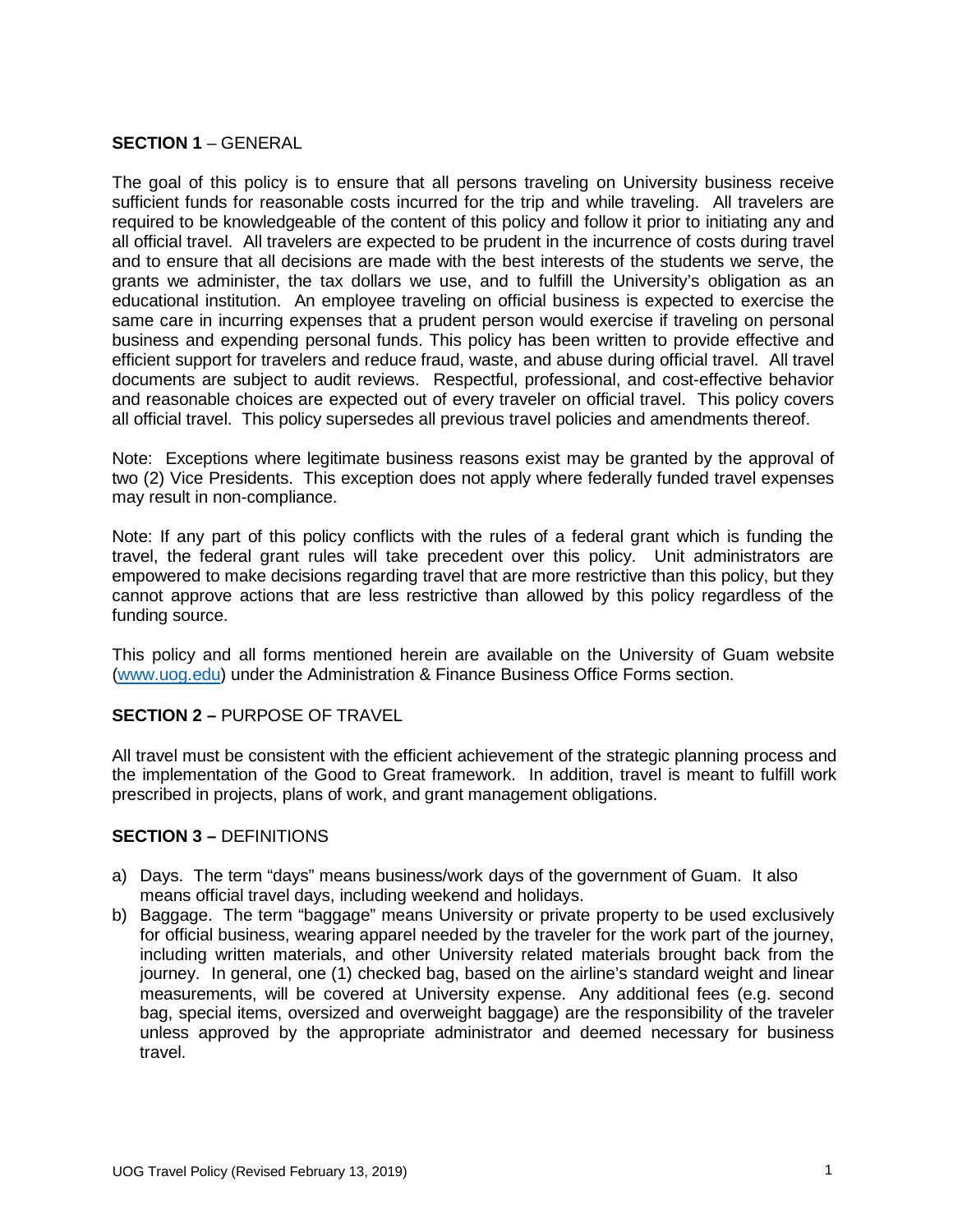- c) Employee. The term "employee" is defined as a member of the faculty, administration, and staff, both full and part-time (<40 hours a week), who possess an official University of Guam personnel action (UG-1).
- d) Event. Course, class, workshop, meeting, symposium, conference, speaking engagement, research, teaching, etc.
- e) Federal Allowable Rate (FAR). Federal rates on per diem, Meals & Incidental Expenses (M&IE), reimbursable mileage for Privately Owned Vehicles, and other such expenses as found on the U.S. General Services Administration travel site: <http://www.gsa.gov/portal/content/105307>
- f) Meals & Incidental Expenses (M&IE). Amount of allowance allocated for meals and other basic needs – incidentals expenses – while traveling is based on GSA approved rates. Generally, while on a plane, the traveler would only receive M&IE only because there is no lodging. The M&IE rate for the entire trip is set at the Event location. Following the federal guidelines, the M&IE allowance already includes taxes and tips, so travelers will not be reimbursed separately for those items. If claiming actual expenses, taxes and tips is allowable. If doing actual, a combination of restaurant food and food groceries is allowable to the maximum of the M&IE rate. Exceptions to these rates need prior approval.
- g) Lodging. Commercially available living quarters that is for rent and is listed on the Internet or in a local phonebook. As much as possible, lodging should be near the Event or location or a reasonable distance from it to reduce the need for vehicle rental and parking fees.<sup>1</sup>
- h) Miscellaneous travel expenses. Travel expenses means necessary expenses incidental to official government travel, excluding expenses for Lodging and M&IE, such as ground transportation. Miscellaneous travel expenses are not part of per diem. (See Section 10 for additional details).
- i) Out & Back. The term is used to refer to flight plans that take the traveler directly to the Event or student related travel, and directly back to Guam in the most direct way and with no personal side trips.
- j) Per diem allowance. Per diem (Latin meaning, "for the day") allowance means a daily flat rate of allowance for Lodging, and Meals & Incidental (M&IE) expenses (See Section 9, Table 4 for details). While on a plane, per diem is not given because no lodging is required; only M&IE is given. Lodging only starts upon landing at the location of the Event and ends upon the day of checkout. Travelers claiming lodging costs that exceed the Federal Allowable Rate will be required to submit receipts for Lodging. Per diem for Lodging plus M&IE is limited to seven (7) days in one location. In instances where a traveler is in a location for more than seven (7) days, the Lodging portion will only be reimbursed on actual receipts. The traveler will continue to receive the M&IE portion of the per diem for each day on travel status beyond the seven (7) days. The traveler may also opt for reimbursement based on actual receipts for the whole trip. Projected costs for Lodging must be estimated and approved on the TA. Any deviations will require prior approval of the appropriate administrator. NOTE: if the traveler is on the SAME work trip, but then moves to a "significantly different" location(s), as determined by the appropriate administrator, the per diem for Lodging option will reset for another seven (7) days, etc.
- k) Receipts. All requests to cover work-related lodging costs for 7 days or longer in one location, or for lodging that exceeds the federally authorized rate by GSA must be accompanied by a printed official receipt provided by the lodging vendor or website where the lodging was purchased. Lodging costs on the receipt should have a zero balance, indicating that the lodging was paid in full. Employees sharing lodging are required to obtain receipts showing their name, their part of lodging costs, and a zero balance; UOG will not determine or calculate lodging costs for employees who have chosen to lodge together. Generally, receipts are not required

<sup>&</sup>lt;sup>1</sup> Lodging taxes are not included in the GSA [Federal](http://www.gsa.gov/portal/ext/public/site/FTR/file/Chapter301p011.html/category/21868/#wp1095841) Allowed per diem rate. The Federal Travel Regulation [§301-11.27](http://www.gsa.gov/portal/ext/public/site/FTR/file/Chapter301p011.html/category/21868/#wp1095841) states that in GSA, lodging taxes paid by the federal traveler are reimbursable as a miscellaneous travel expense limited to the taxes incurred on reimbursable lodging costs.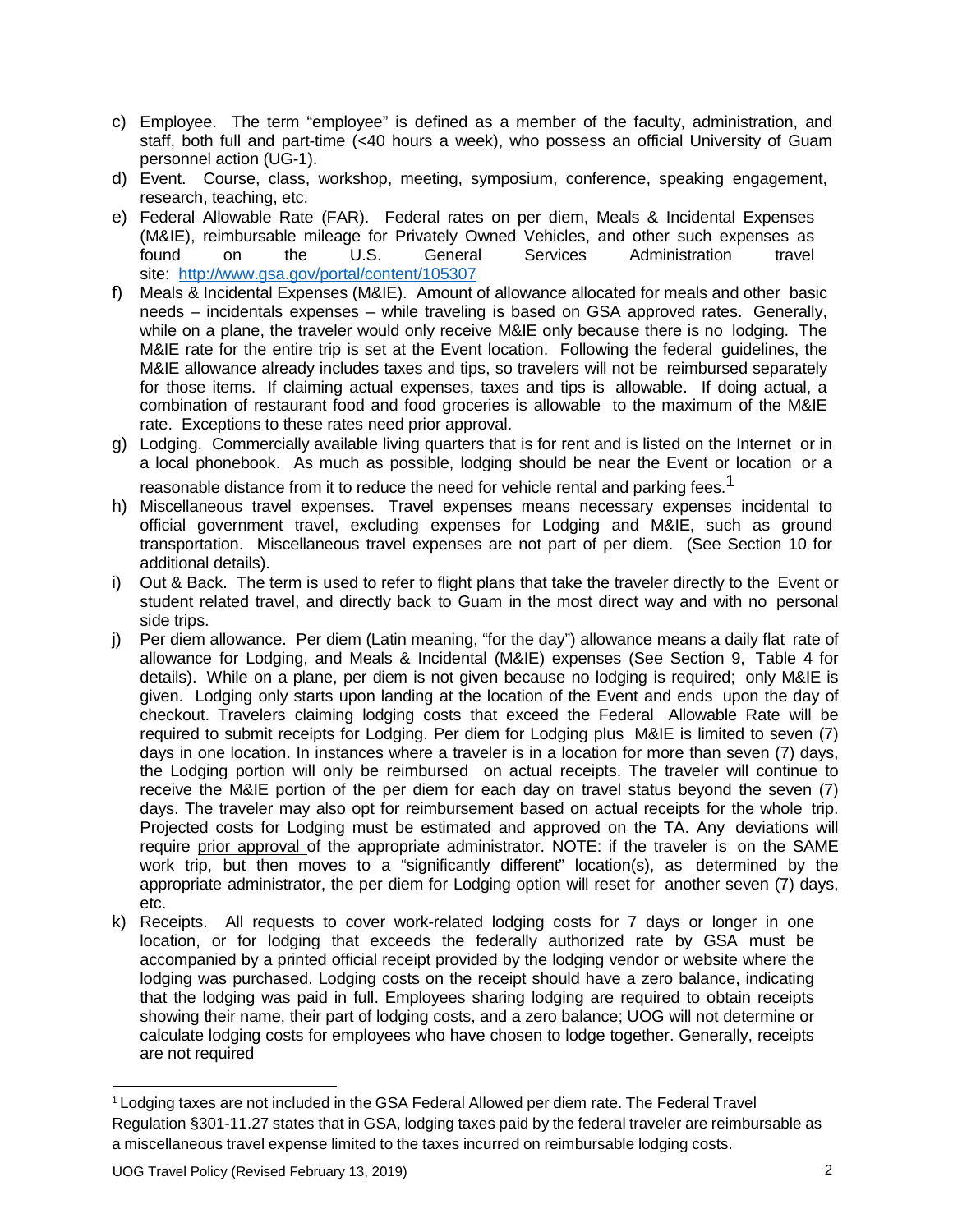(source: [http://www.gsa.gov/portal/content/104208#10 \)](http://www.gsa.gov/portal/content/104208#10)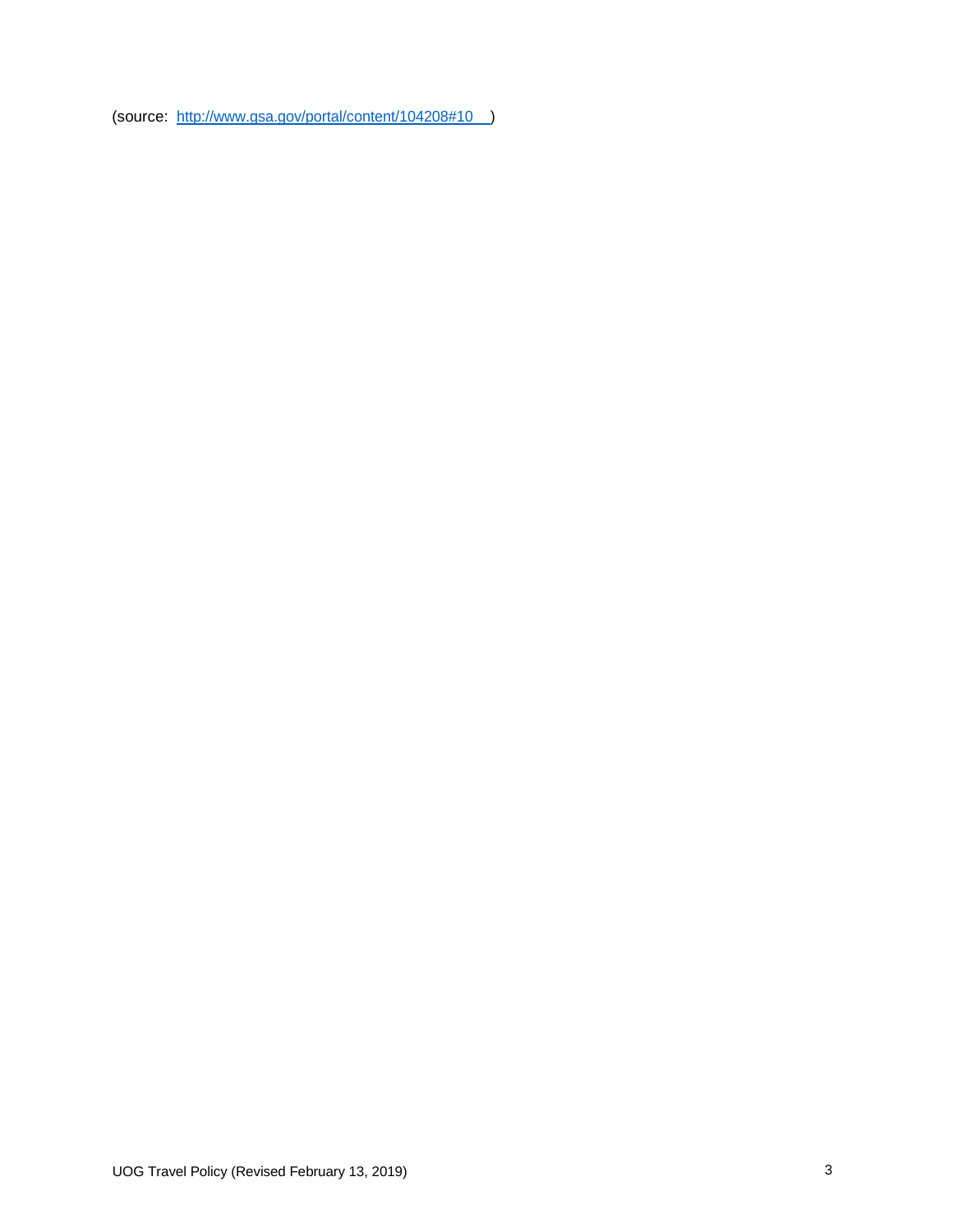for the meal portion of M&IE, except in those cases where food costs in a high-cost location are justifiable and approved by the appropriate administrator.

- l) Students. UOG-enrolled students on scholarships or other support may be subject to portions of this travel policy. Some student travel may occur apart from this policy. The degree to which student travel falls under this policy will be determined by the appropriate administrator overseeing the travel.
- m) Traveler. The term "traveler" means persons who are traveling under a University of Guam Travel Authorization (TA) form.

### **SECTION 4 –** TYPE OF TRAVEL COVERED

This travel policy covers off-island travel only. Types of travel include Event and student travel as described in Definitions (Section 3).

### **SECTION 5 –** TRAVELERS AUTHORIZED TO TRAVEL AT UNIVERSITY EXPENSE

The following are authorized to travel under a University of Guam Travel Authorization form while on official business of the University:

- a) Members of the Board of Regents.
- b) Employees and enrolled students of the University.
- c) Dependents of employees while traveling due to recruitment or other leave only with advance written authorization from the President.
- d) Non-employees rendering service to the University only with advance written authorization from the President.<sup>2</sup>

#### **SECTION 6 –** AUTHORIZATION FOR TRAVEL

Travel is an integral and necessary part of University business. Administrators need to make sure that their administrative staff expedites all traveler documents in order for the travelers to make the ten (10) working days minimum deadline set by the Business Office. The 10 working day minimum deadline is the time between the TA submission to the Business Office and the first day of travel. Table 1 indicates the traveler and who must approve their travel. In the absence of an authorizing administrator, normal delegation procedures will allow travel documents to proceed normally.

#### **Table 1. Employees authorized to approve travel for others.**

| Traveler                             | Travel subject to authorization by administrator           |
|--------------------------------------|------------------------------------------------------------|
| Members of the Board of Regents      | Chairman of the Board of Regents and the President         |
| Chairman of the Board of the Regents | Vice-Chairman of the Board of Regents and the<br>President |
| President                            | Chairman of the Board of the Regents                       |
| <b>Vice Presidents</b>               | President                                                  |

<sup>2</sup> Grant funded travel by a non-UOG employee needs only the approval of the Administrator overseeing the grant.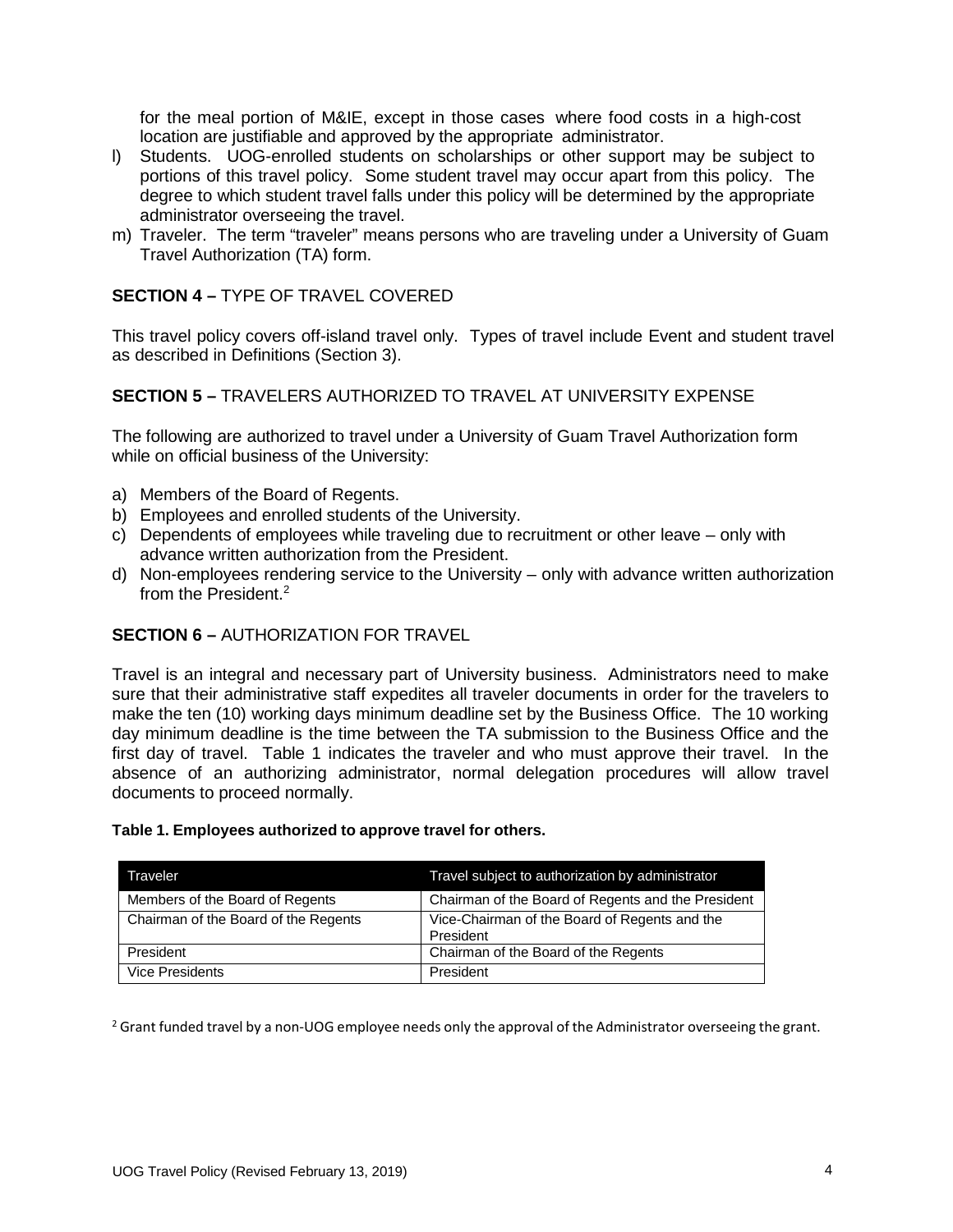| <b>Assistant Vice President</b>                                                                                             | Senior Vice President                                                                     |
|-----------------------------------------------------------------------------------------------------------------------------|-------------------------------------------------------------------------------------------|
| Deans and Directors and other staff reporting<br>directly to the Senior Vice President                                      | Senior Vice President                                                                     |
| Administrators, Finance Directors and other<br>staff reporting directly to the Vice President<br>Administration and Finance | Vice President Administration and Finance                                                 |
| <b>Business Office, Bursar Office, Procurement</b><br>Office                                                                | Comptroller                                                                               |
| Graduate Studies, Research, and Sponsored<br>Programs                                                                       | Director                                                                                  |
| All other employees                                                                                                         | Applicable Dean, Director, or Administrator                                               |
| <b>Students</b>                                                                                                             | Applicable Dean, Director, or Administrator                                               |
| Non-employees traveling on University<br><b>Business</b>                                                                    | Applicable Dean, Director, or Administrator with<br>President authorization (Section 5 d) |

Administrators, or their designees, have the right, responsibility, and authority to delay or cancel a trip or completely withhold travel privileges of employees who have not turned in their Travel Clearance documents from recent travel, or who are late in submitting grades, evaluations, reports, or meeting other legal, professional, or work obligations.

### **SECTION 7 –** TRAVEL AUTHORIZATION FORM (TA)

All travelers are required to fill out and submit a Travel Authorization form (TA) to the UOG Business Office no less than 10 working days prior to the initiation of travel.

After-the-fact travel request. Expenses incurred for unauthorized travel, i.e. travel where a TA was not submitted prior to the trip as per these guidelines, will not be reimbursed.

Official support for travel "side activities." Any side activities around an official event, such as a meeting with professional colleagues before/after an official event (meeting), is required to be included in the TA (purpose, who, date, time, place) and approved by the appropriate administrator. If an opportunity arises while on travel status, approval of the appropriate administer must be received. Regents, the President, VP's, Deans and Directors have discretion to make these decisions while on travel status.

TA processing. A Travel Authorization form (TA) is required for all travel conducted under this Travel Policy. No costs for travel shall be incurred until approval is received from the appropriate administrator. The TA should arrive in the Business Office as early as possible, but no less than 10 business days before the start of travel. It is a best practice to start moving the paperwork from the traveler's desk fourteen (14) business days before the travel date to clear all internal signature requirements. The TA shall include items listed in TA Attachments.

TA's with an estimated cost over \$5,000. When travel costs exceed an estimated \$5,000, a Vice President's approval, in addition to the appropriate administrator, is required on the TA.

TA attachments. A complete set of documents needs to be submitted to the Business Office with the TA. These attachments include:

a) Agenda for Events. What is typically supplied by an event organizer. Administratorapproved Plan of Work in the case of research, and an official invitation in the case of teaching. Students, traveling due to student organization and Student Government Association activities, are required to attach a memo from the Dean of Enrollment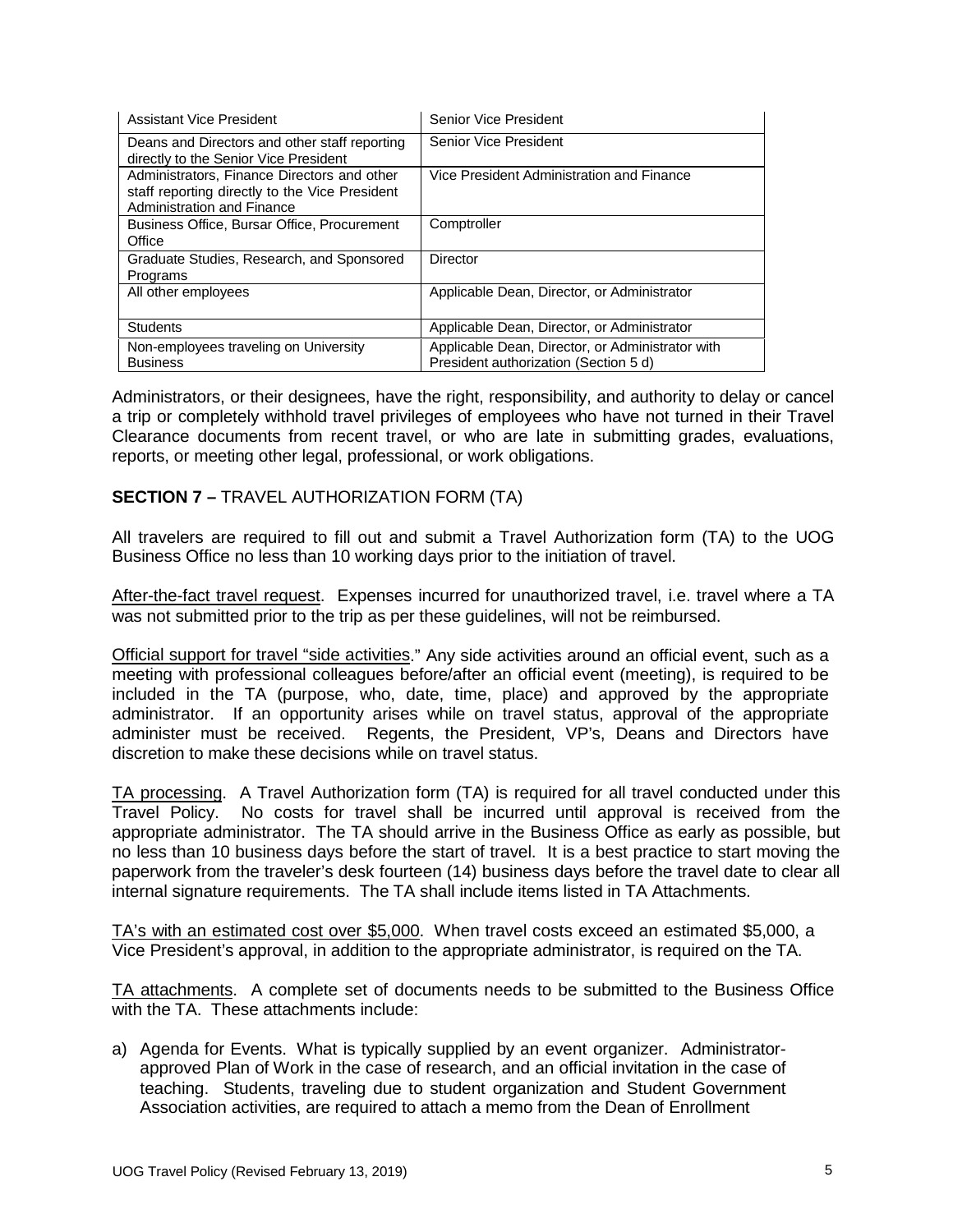Management Student Success (EMSS) indicating their support for the travel. In addition, students shall be required to submit a signed EMSS Travel Form (see Appendix C.).

- b) Airfare quotes as required in Section 8, Table 2.
- c) Airfare receipt with proof of payment (if the traveler pays for ticket by himself or herself).
- d) Approved UOG Leave form (for UOG employees).
- e) Traveler Acknowledgement Form (See Appendix B and/or UOG Website).
- f) Copy/screenshot of current per diem rate for each work location where per diem allowances are to be paid by the University. See GSA website for current Federal Allowable Rates [\(http://www.gsa.gov/portal/content/103191\)](http://www.gsa.gov/portal/content/103191).
- g) Event registration with required payment amount.
- h) Medical clearance forms justifying the need for atypical travel privileges (as appropriate *and as approved by the President*).
- i) Rental car reservation (as approved by administrator).

TA Check/Reimbursement. The traveler will be provided with a check to reimburse upfront costs (e.g. activity registration) as well as to provide 80% of estimated per diem or actual costs. That check will be available a minimum of three (3) business days prior to travel initiation. The 20% per diem balance, and other approved expenses, shall be reimbursed to the traveler within ten (10) business days upon submission of an approved Travel Clearance to the Business Office. Note: Sometimes the traveler will owe the University money and thus they may not receive all of the remaining 20%, or may owe even more, when the Travel Clearance is submitted and the actual total costs of the trip are reconciled.

TA Airfare Quote/Use of a Credit Card. The TA shall include an estimate of trip expenses and one airfare quote for airfare less than \$1,500. For airfare more than \$1,500, refer to Section 8. To purchase an airline ticket, pay registration fees, and/or to reserve lodging, a traveler has the option to use his/her own credit card or the University's travel card (based on approved TA) under the care of the Comptroller's Office.

Making departure plans for before the Event has officially ended. It is important that the traveler fully attend the Event for which the University or grant is providing financial support and Administrative Leave. Leaving a meeting significantly early – as compared to the original submitted meeting agenda, especially to start personal leave, will accordingly reduce originally approved per diem; except in the case of emergencies as approved by the appropriate administrator.

#### **SECTION 8 –** AIR TRAVEL QUOTES

Air travel is to be planned for the most economical, direct route. All travel will be at an economy class fare. If the flight is to be purchased using the Business Office credit card, an approved TA, should be provided no less than twenty-one (21) business days in advance of travel. If the flight is purchased using a personal credit card, the flight may be purchased as soon as travel approval is received. Any upgrades will be at the expense of the traveler. The Appropriate Administrator may make exceptions to this for medical reasons, in which case, the submittal of a medical certificate is required with the TA. Economy plus or similar upgrades may be granted for travelers to accommodate medical conditions or physical characteristics, i.e. taller than 6'3", etc. The University recognizes that multiple connections, long layovers, and far flight distances can take a physical toll on travelers. Some accommodations may be allowed if submitted in writing prior to travel and approved by the appropriate administrator on the TA. Refer to Section 9 for additional guidance on layovers.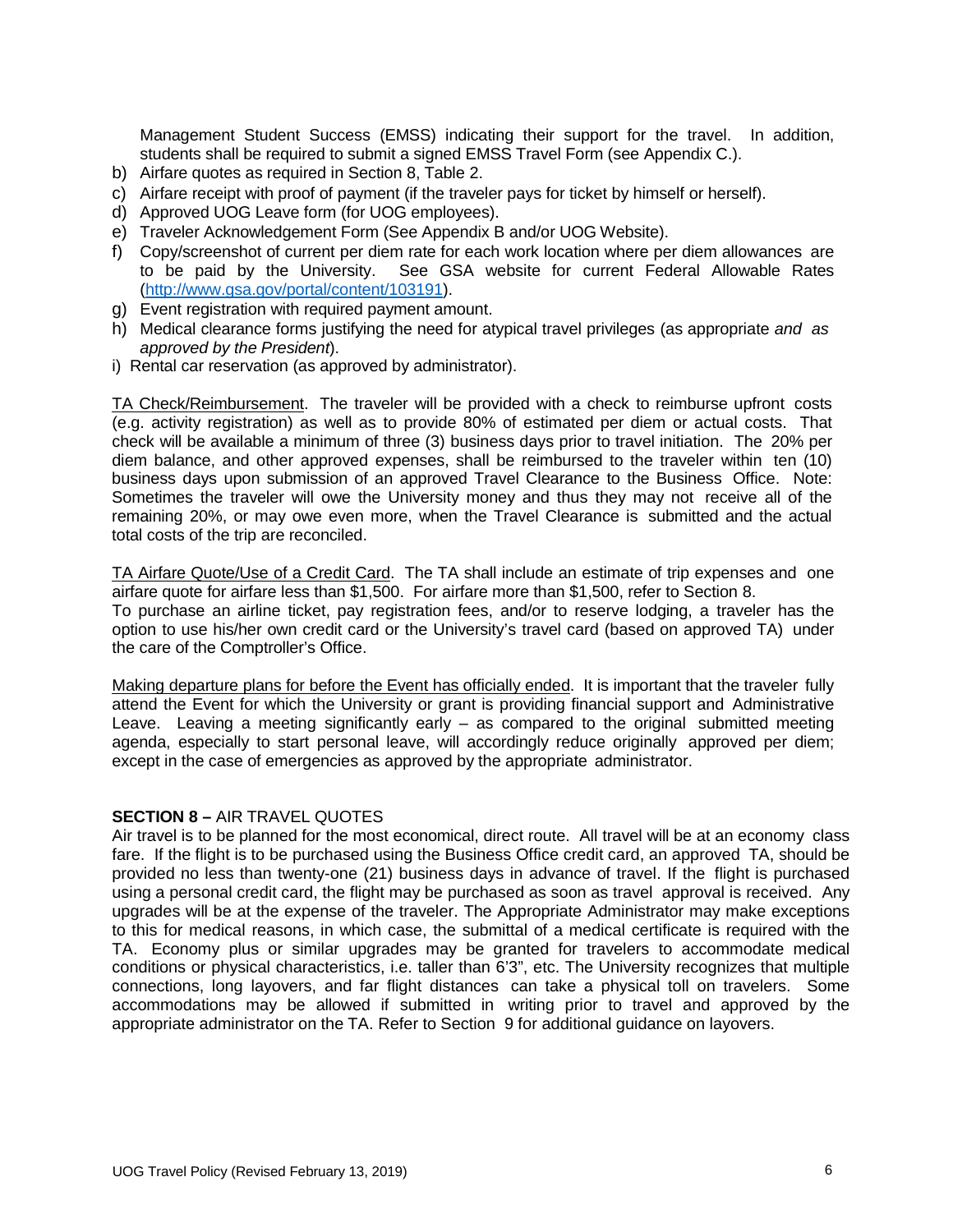Required quotes for air travel

*If airfare is under \$1,499.00*

One (1) airfare quote from any vendor (e.g., local travel agent or airline or travel consolidator website such as Trivago.com, Kayak.com, Orbitz.com, etc.).

### *If airfare is \$1,500.00 or more*

Three (3) quotes, in total, from different suppliers*.* Use of on-island or off-island travel agents or airline websites – suppliers – (Delta, United, American, etc.), or different flights schedule on those airlines, in any combination, is acceptable to obtain the three (3) quotes. The use of travel consolidator websites (Travelocity.com, Kayak.com, Orbitz.com, etc.) is also an acceptable way to obtain the required three (3) quotes.

*The quote and time frame of the "Out & Back" travel – with no side trips – will dictate, in most cases, the cost of the air ticket that will be reimbursed, amount of per diem allowed, and the amount of official travel time (Travel Status) covered on the return flight.* All costs for side trips are borne entirely by the traveler.

Managing the cost of airfares. Timely approval of the TA within a unit, and the simultaneous submission of the TA to the Business Office, is important because of the uncertainty of how long a (lower) ticket price can be held.

Booking and/or paying for a flight at the last minute. Airfares typically increase within the last 21-days before a flight. Thus, travelers are strongly urged to purchase airline tickets no less than twenty-one (21) days prior to trip as long as they have their administrator's approval. While there will be the occasional situation where an invitation to appear in a location comes at the last minute, travelers should not encourage late invitations. When a traveler books and pays for a flight where costs are significantly different from what would have been the cost 21-days prior to the flight, the traveler may be required to pay the difference out of their personal funds per instructions by the appropriate administrator. Multiple instances of last minute booking and/or purchases will jeopardize future travel opportunities for the traveler. Since this behavior places an unnecessary and unequal burden on the University and project funding, a Vice President's approval, along with the appropriate administrator, will be required for travel for those employees who have repeatedly booked at the last minute. The administrator, Vice President, President, or their designees, have the right, responsibility, and authority to delay or cancel a trip or completely withhold travel privileges.

When a traveler is allowed to arrive only one (1) day before an Event. When a traveler will attend an Event where the location can be reached within 8 hours flying time from Guam, the traveler may only book a flight that arrives the day before the Event will start. Airfare quotes should indicate one (1) day arrival before the next day's Event.

When a traveler is allowed to arrive two (2) days and one (1) night before an Event. When a traveler will travel outside of the Pacific corridor – more than 8 hours flying time the traveler may request to leave Guam early enough to arrive two (2) days and one (1) night before the Event to allow for one (1) rest day. In this case, an "extra" night per diem (lodging and M&IE) will be covered. Airfare quotes should indicate two (2) days arrival before the Event (see Table 3 for details).

**Figure 1. Example travel plans showing a traveler arriving the afternoon/evening before an activity starts.**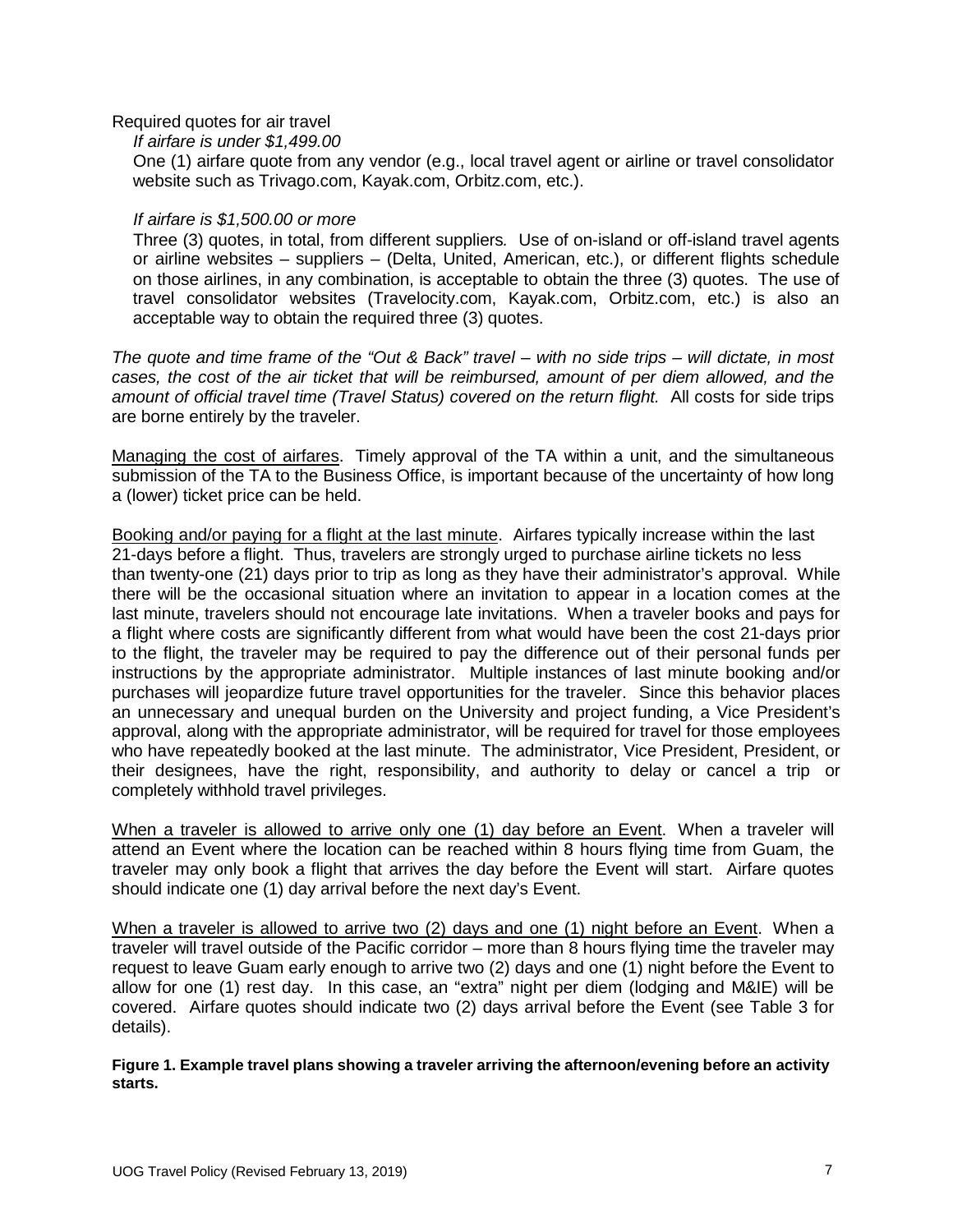| <b>Midnights (Lodging</b><br>pd) |              |        | າ | 3                    | 4                    | 5                    | 6                 |                     |
|----------------------------------|--------------|--------|---|----------------------|----------------------|----------------------|-------------------|---------------------|
| Calendar day                     | 14th<br>Guam | 14th   |   | 15 <sub>th</sub>     | 16th                 | 17th                 | 18 <sub>th</sub>  | 19th (20th<br>Guam) |
| <b>Action</b>                    | LV.<br>Guam  | Arrive |   | morning<br>afternoon | morning<br>afternoon | Morning<br>afternoon | Travel to<br>Guam | Arrive<br>Guam      |
|                                  |              |        |   |                      |                      |                      |                   |                     |

100% per diem days (or Lodging at actual cost) 100% M&IE only (front end & back end)

NOTE: If the traveler stays in the same city as the official work event on the last night of the event, they will be paid the lodging (with receipt) and M&IE portion of per diem to cover to the next day. The traveler would then only get M&IE, no lodging, on the day following the end of the event when they start official travel back to Guam. If, however, the traveler chooses to move to another city to start their personal side trip on the morning, afternoon, or night of the last event day, they will not be entitled to any lodging per diem nor M&IE because they would not "need" support as official UOG work has been completed. In this case, they would only receive M&IE as they would with a normal Out & Back trip once they start the final journey home on the last day of their side trip. The amount of M&IE would be calculated from the location of the official event, rather than where they ended their side trip, as if they simply took an Out & Back trip.

#### Planning a personal side trip while on official travel.

Travelers are allowed to add side trips to their business travel on the front end, the back end, or in the middle of work events if there are two work events separated by time. There are no limits to the number of Annual Leave days taken before, after, or in-between work that the traveler can take; that amount of time is set by available Annual Leave and administrator authorization. If Annual Leave is not available, and the traveler wants to take a side trip, they will need to take Leave Without Pay. The required number and type of quotes for all types of travel are in Table 2.

| Airfare<br>А.<br>thresholds for quotes | cost B. Out & Back (no side trip)                                                                                                                         | C. With side trip(s) need the same as<br>Column B Out & Back, AND                                                                                                                                                                           |  |  |  |
|----------------------------------------|-----------------------------------------------------------------------------------------------------------------------------------------------------------|---------------------------------------------------------------------------------------------------------------------------------------------------------------------------------------------------------------------------------------------|--|--|--|
| \$1,499 or less                        | One (1) quote from one (1) airline<br>required. This quote<br>will<br>determine the actual days of per<br>diem and M&IE paid to traveler.                 | One (1) quote from one (1) airline for the<br>real itinerary.                                                                                                                                                                               |  |  |  |
| \$1,500 or more                        | (3) quotes as defined<br>Three<br>above. The most economical.<br>direct route will determine the<br>actual days of per diem and M&IE<br>paid to traveler. | Three (3) quotes as defined above for Out &<br>Back, AND one (1) quote for the real<br>itinerary with the side trip. The lower of<br>quotes: Out & Back or with side trip, will<br>determine the airline ticket that will be<br>reimbursed. |  |  |  |

In the case of a side trip, the lower of the two options cost will be reimbursed. For example, a traveler has to go to San Diego for 3 days of meetings and the flight cost is \$1,800, but, the traveler adds on a personal side trip to Hawaii for an additional 5 days at the end of the Event and the flight cost reduces to \$1,500. The traveler will only receive \$1,500 for the airfare; the traveler cannot "make money" just because they are saving the University or a grant \$300.

#### Notes:

While returning home  $-$  Out & Back or after a personal side trip  $-$  the traveler is entitled to taxi fare to the airport at the location where the travel back to Guam starts. Then again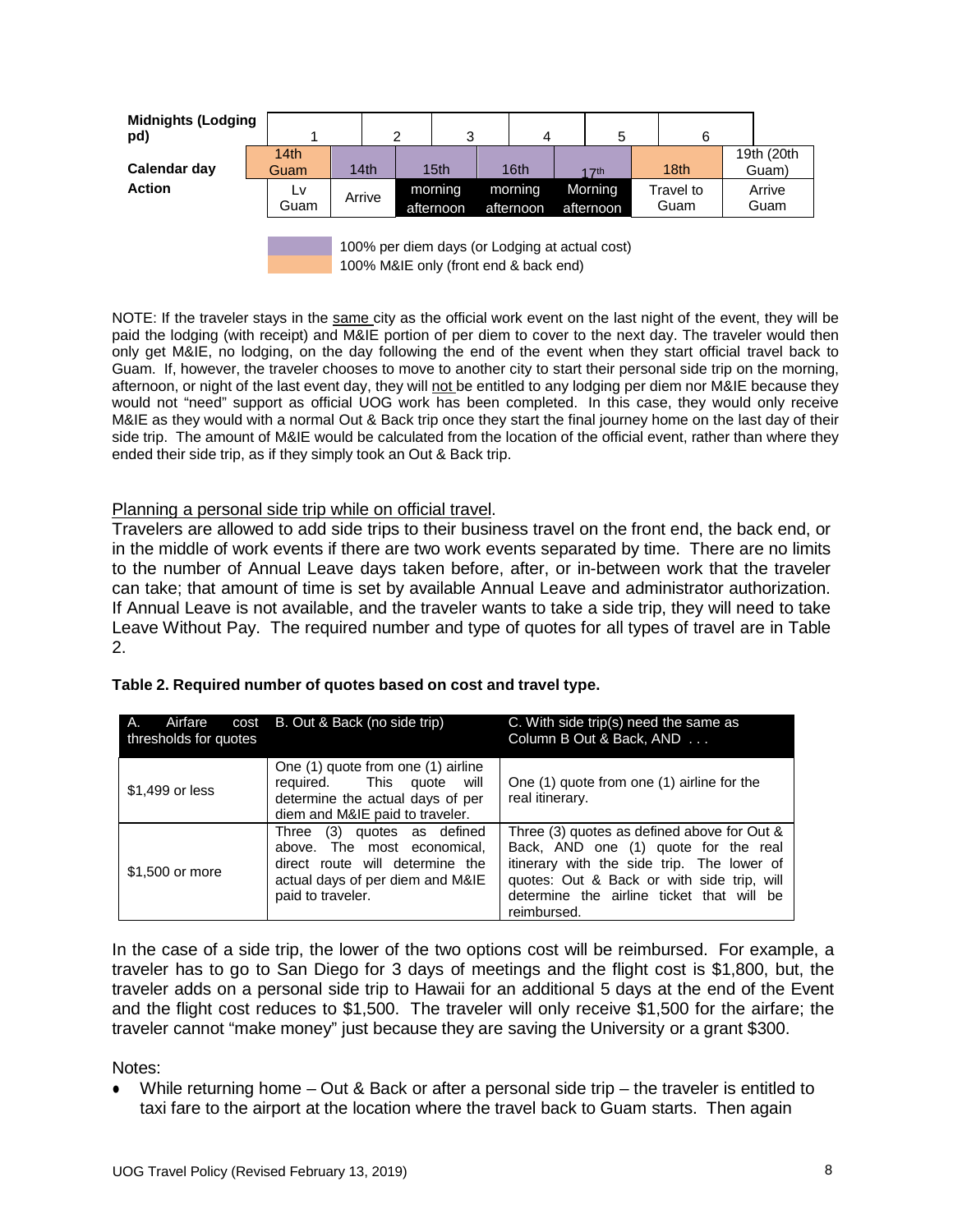when the traveler arrives in Guam and needs to take a taxi (or claim mileage) back to their official residence of record. In the case of travel of a side trip at the end of a trip, however, the amount of taxi fare should not exceed the amount that would have been paid by the traveler if they had come directly back from the Event. For example, it costs the traveler \$22 to take a shuttle from the airport to the conference hotel in St. Louis. Logically, it would cost about the same if the traveler took the same shuttle service to the airport as if they came directly back to Guam at the end of the Event. However, the traveler decides to drive to Atlanta after the Event or on Annual Leave. When their Annual Leave is over, the traveler takes a shuttle from their Atlanta hotel to the Atlanta airport to return to Guam. In this case, the shuttle costs \$37; more than it would have cost in St. Louis. The traveler would then receive the lesser of the two charges for their return shuttle trip - \$22. In the case where there are no original receipts, the traveler will be required to contact a taxi or shuttle company at the Event location to get a written estimate of the cost of services that they are claiming that they took.

• The University will only cover airport-parking costs – or a proportion of costs – that would have been incurred for the direct Out & Back travel plan. For example, if a traveler went to Rota for a 2-day workshop and returned to the Guam airport within 72 hours, they would pay \$30 (\$10/day) for parking. But, if the traveler decided to stay another 48 hours – 5 days in total – and so the parking cost was \$45 (\$9/day). The traveler would only receive a reimbursement of \$30.

<https://www.guamairport.com/airport-information/terminal-directory/parking>

Using U.S. Flag Air Carriers. Under the Fly America Act, U.S. carriers shall be used for travel reimbursed from federal grants and contracts, unless one of the following exceptions applies:

- a) Use of a U.S. carrier service would extend travel time, including delay at origin, by 24 hours or more.
- b) U.S. carriers do not offer non-stop or direct service between origin and destination. However, a U.S. carrier must be used on every portion of the route where it provides service unless when compared to using a foreign air carrier, such use would:
	- Increase the number of aircraft changes outside of the United States by two or more; or
	- Extend travel time by at least 6 hours or more; or
	- Require a connecting time of 4 hours or more at an overseas interchange point
- c) When the costs of transportation are reimbursed in full by a third party, such as a foreign government or an international agency.

Reimbursement of travel on a foreign air carrier may be denied in the absence of such justification. [\(http://www.gsa.gov/portal/content/103191\)](http://www.gsa.gov/portal/content/103191).

NOTE: Cost is not a factor – saving money for the University or grant, is not a reason to not fly<br>a U.S. Flag Air Carrier if there is one available. a U.S. Flag Air Carrier if there is one available[.](http://spa.wustl.edu/faq/FlyAmericaFAQ_0408.pdf)) [\(http://spa.wustl.edu/faq/FlyAmericaFAQ\\_0408.pdf\)](http://spa.wustl.edu/faq/FlyAmericaFAQ_0408.pdf))

Using a Guam-based travel agent. Whether the traveler books a flight themselves with a local travel agent, or has office staff do it for them, Guam law requires that local travel agent usage by the University of Guam, if used, must be spread across all travel agents doing business on the island.

**SECTION 9 –** TRAVEL COST REIMBURSEMENT Two methods of claiming reimbursements. There are two options for receiving reimbursement for travel-related costs as follows: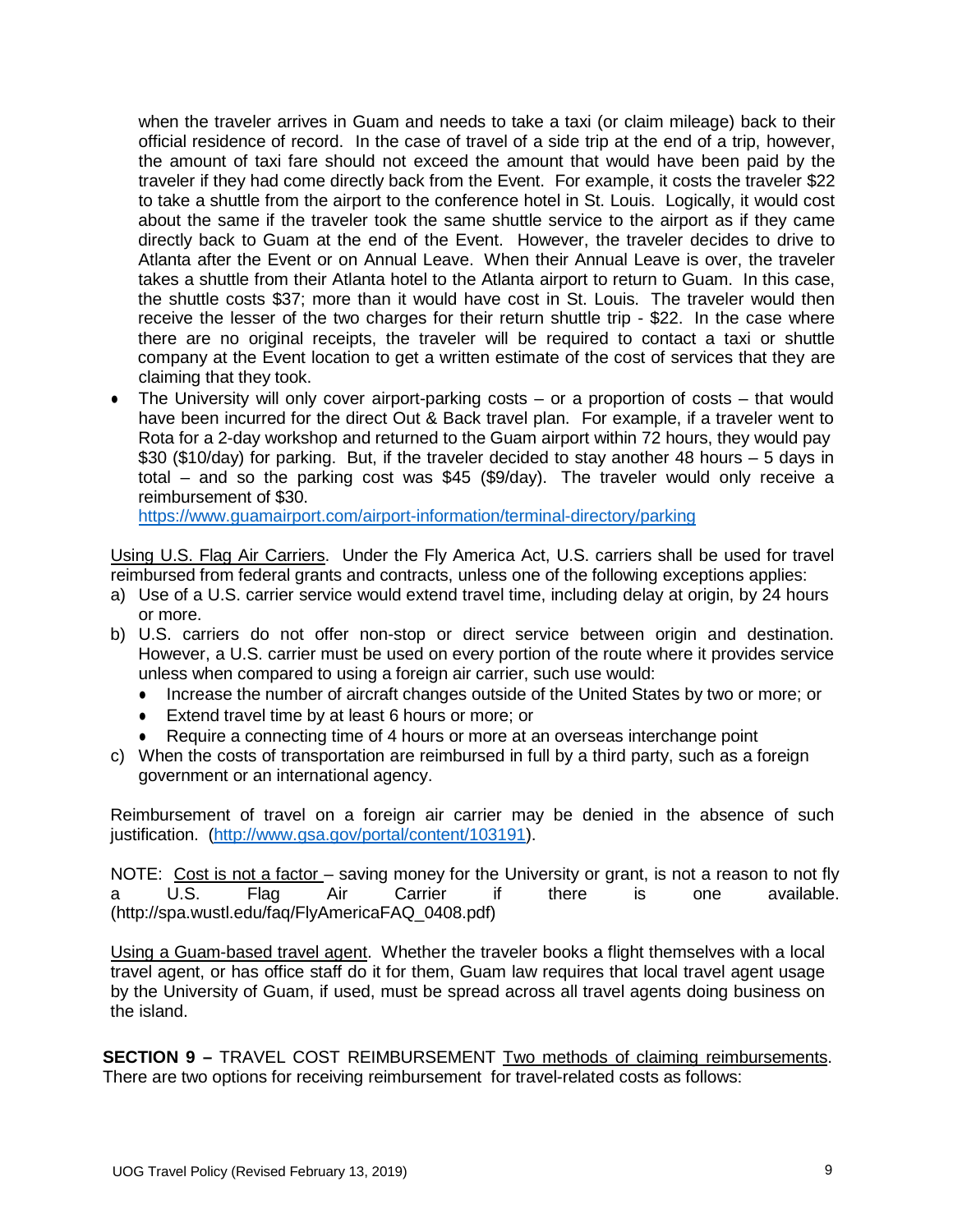*Flat per diem.* This allowance is based on the GSA Per diem rate for an Event location. Per diem covers Lodging and M&IE expenses. In cases where lodging costs will in fact exceed the maximum GSA-allowed Lodging cost, the actual cost of lodging will be covered with prior approval (see, Actual costs) and M&IE remain at the GSA rate.

*Actual costs.* An appropriate administrator must first approve requests where Lodging costs exceed the Event location's maximum GSA-allowed Lodging expense. As always, receipts are required. In those cases where an appropriate administrator also sees the need to approve additional financial support for meals in a high-cost location, those meal costs must be prudent and not include alcohol and other inappropriate charges.

Per Diem Rates. The University of Guam follows the Federal per diem allowances as promulgated by the U.S. General Services Administration (GSA) under their Joint Travel Regulations. Allowances are at: <http://www.gsa.gov/portal/content/104877> . Per diem has two parts: Lodging, and Meals & Incidental Expenses (M&IE).<sup>3</sup>

Per diem for Lodging plus M&IE is limited to seven (7) days in one location. In instances where a traveler is in a location for more than seven (7) days, the lodging portion will only be reimbursed on actual receipts. The traveler may opt for reimbursement based on actual receipts for the whole trip or to continue to receive only the M&IE portion of the per diem payment and not maintain actual receipts for the trip. Projected costs for Lodging must be estimated and approved on the TA. Any deviations will require prior approval of the appropriate administrator. NOTE: if the traveler is on the SAME work trip, but then moves to a "significantly different" location(s), as determined by the appropriate administrator, the per diem for Lodging option will reset for another seven (7) days.

Official Travel Status. Begins three (3) hours before scheduled takeoff and ends two hours (2) after the traveler's plane lands on Guam. All time is counted as Guam time. Travel outside of these limits, including side trips, should be taken as Annual Leave (or as Administrative Leave if granted by the appropriate administrator).

Event day(s). Event days are determined by the number of midnights on a business trip. Figure 2 shows a 3-day conference and the possible times a traveler might leave an activity to come directly back either to Guam or to start a personal side trip.

|            | 15        | 16        | 17                  | 18             |
|------------|-----------|-----------|---------------------|----------------|
| Option 1.  | morning   | morning   | morning             | Travel to Guam |
|            | afternoon |           | afternoon afternoon |                |
|            | 15        | 16        | 17                  | 18             |
| Option 1a. | morning   | morning   | morning             |                |
|            | afternoon | afternoon | Travel back to Guam |                |

#### **Figure 2. Event days**

<sup>&</sup>lt;sup>3</sup> The University President and Board of Directors will receive one hundred twenty five percent (125%) of the maximum GSA per diem rate in alignment with Government of Guam travel policy.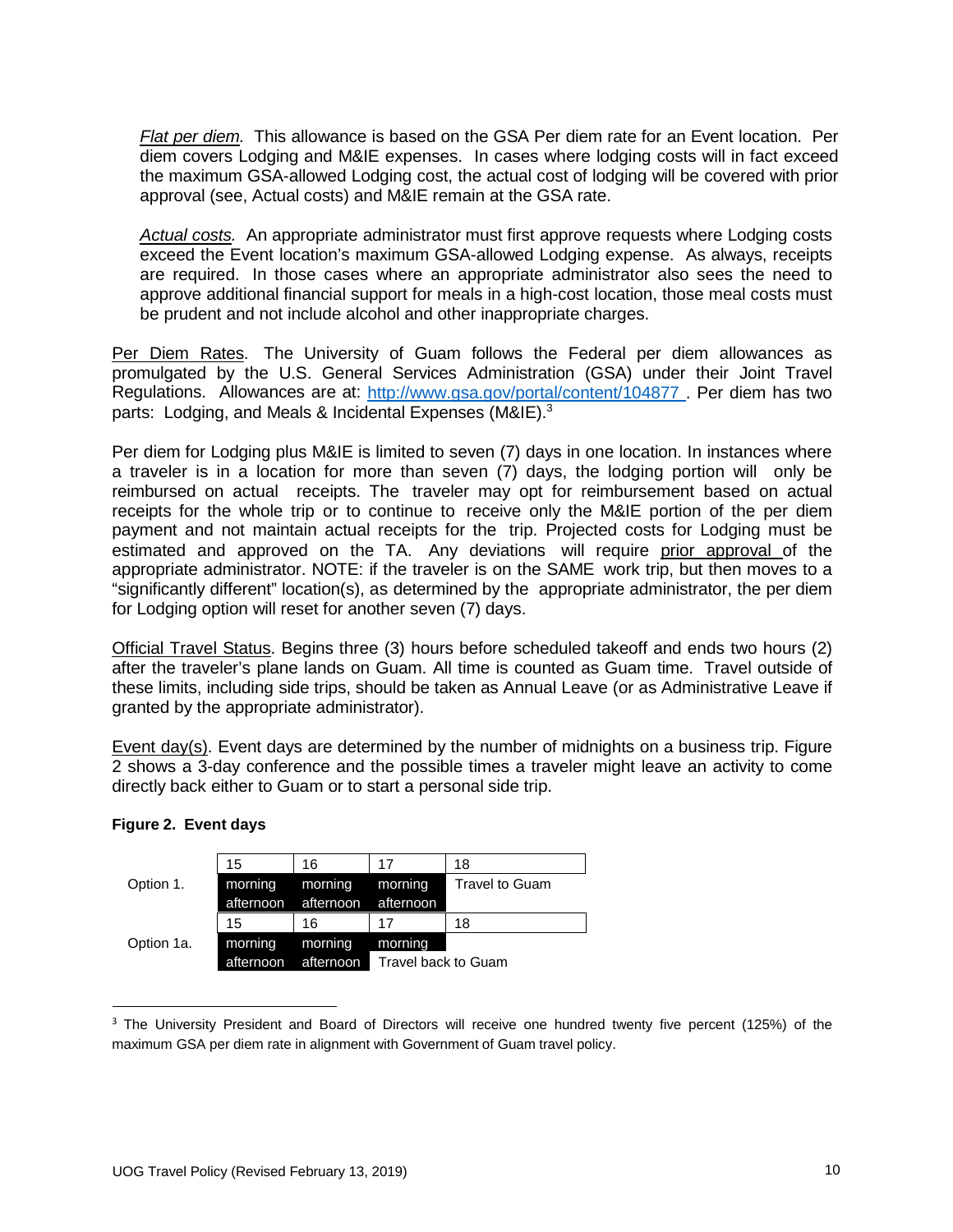|            | 15                  | 16        | 17                 | 18           |
|------------|---------------------|-----------|--------------------|--------------|
| Option 2.  | morning             | morning   | morning            |              |
|            | afternoon afternoon |           | Go on Annual Leave |              |
|            |                     |           |                    |              |
|            | 15                  | 16        | 17                 | 18           |
|            |                     |           |                    | Go on Annual |
| Option 2a. | morning             | morning   | morning            | Leave        |
|            | afternoon           | afternoon | afternoon          |              |

In all cases per above options, the amount of Event days will be counted as 3 days

Understanding how many days are involved with travel and per diem. Table 3 shows examples for a 3-day conference (15<sup>th</sup> to the 17<sup>th</sup>) and the calculated per diem that can be claimed. All *travel times are Guam time.*

**Table 3. Examples of Lodging per diem and M&IE for various trip distances based on a 3-day conference (15th, 16th, 17th). These examples are for illustrative purposes only.**

|                | Α.                                                                                                                   | <b>B.</b>                                                   | $C_{\cdot}$                   | D.                              | Е.                                           | F.                            | G.                            | Η.                                                          |
|----------------|----------------------------------------------------------------------------------------------------------------------|-------------------------------------------------------------|-------------------------------|---------------------------------|----------------------------------------------|-------------------------------|-------------------------------|-------------------------------------------------------------|
|                | Destination                                                                                                          | Flight<br>times<br>(incl.<br>transit)                       | Date<br>leaving<br>Guam       | Date<br>Arriving<br>to<br>Event | <b>Rest Days</b>                             | Date<br>leaving<br>event      | Date<br>arriving<br>Guam      | Estimated<br>total<br>Subsistence<br>Allowance              |
| $\mathbf{1}$ . | Manila, Philippines<br>(Per diem:<br>\$300/night)                                                                    | 4 hours                                                     | 14th<br>(Morning)             | 14th                            | None                                         | 18 <sub>th</sub><br>(Morning) | 18th<br>(Afternoon)           | $($300 \times 4) +$<br>1 M&IE<br>(1 backend)                |
| 2.             | Honolulu, Hawaii<br>(Per diem:<br>\$294/night)                                                                       | 7.5 hours                                                   | 15 <sub>th</sub><br>(Morning) | 14th                            | None                                         | 18 <sub>th</sub><br>(Morning) | 19 <sub>th</sub><br>(Evening) | $($294 \times 4) +$<br>1 M&IE<br>(1 backend)                |
| 3.             | Los Angeles, CA<br>(Per diem:<br>\$209/night).<br>Example of a non-<br>East Coast state.                             | 15.5<br>hours to<br>LA. 18<br>hours for<br>return<br>flight | 13 <sub>th</sub><br>(Morning) | 13 <sub>th</sub>                | 14 <sup>th</sup><br>(two days,<br>one night) | 18 <sub>th</sub><br>(Morning) | 19 <sub>th</sub><br>(Evening) | $($209 \times 5) +$<br>3 M&IE<br>$(1$ front & 2<br>backend) |
| 4.             | Washington, DC<br>(Per diem:<br>\$300/night).<br>Example of an East<br>Coast state.                                  | 28 hours<br>to DC, 30<br>hours for<br>return<br>flight      | 13 <sub>th</sub><br>(Morning) | 13 <sub>th</sub>                | 14 <sup>th</sup><br>(two days,<br>one night) | 18 <sub>th</sub><br>(Morning) | 19 <sub>th</sub><br>(Evening) | $($300 \times 5)$ +<br>3 M&IE<br>$(1$ front & 2<br>backend) |
|                | Note: Front M&IEs are allowable for a travel duration over 8 hours.<br>(See Appendix A for additional explanations). |                                                             |                               |                                 |                                              |                               |                               |                                                             |

Event travel and per diem. As defined in Definitions, an "event" is a course, class, workshop, meeting, symposium, conference, speaking engagement, etc., generally numbering in days to a week. Generally, the traveler will receive a flat location-specific lodging per diem and M&IE allowance, but different types of travel have different allowable expenses (Table 4). Lodging receipts are required for all trips longer than 7 days, but receipts for M&IE are not required if the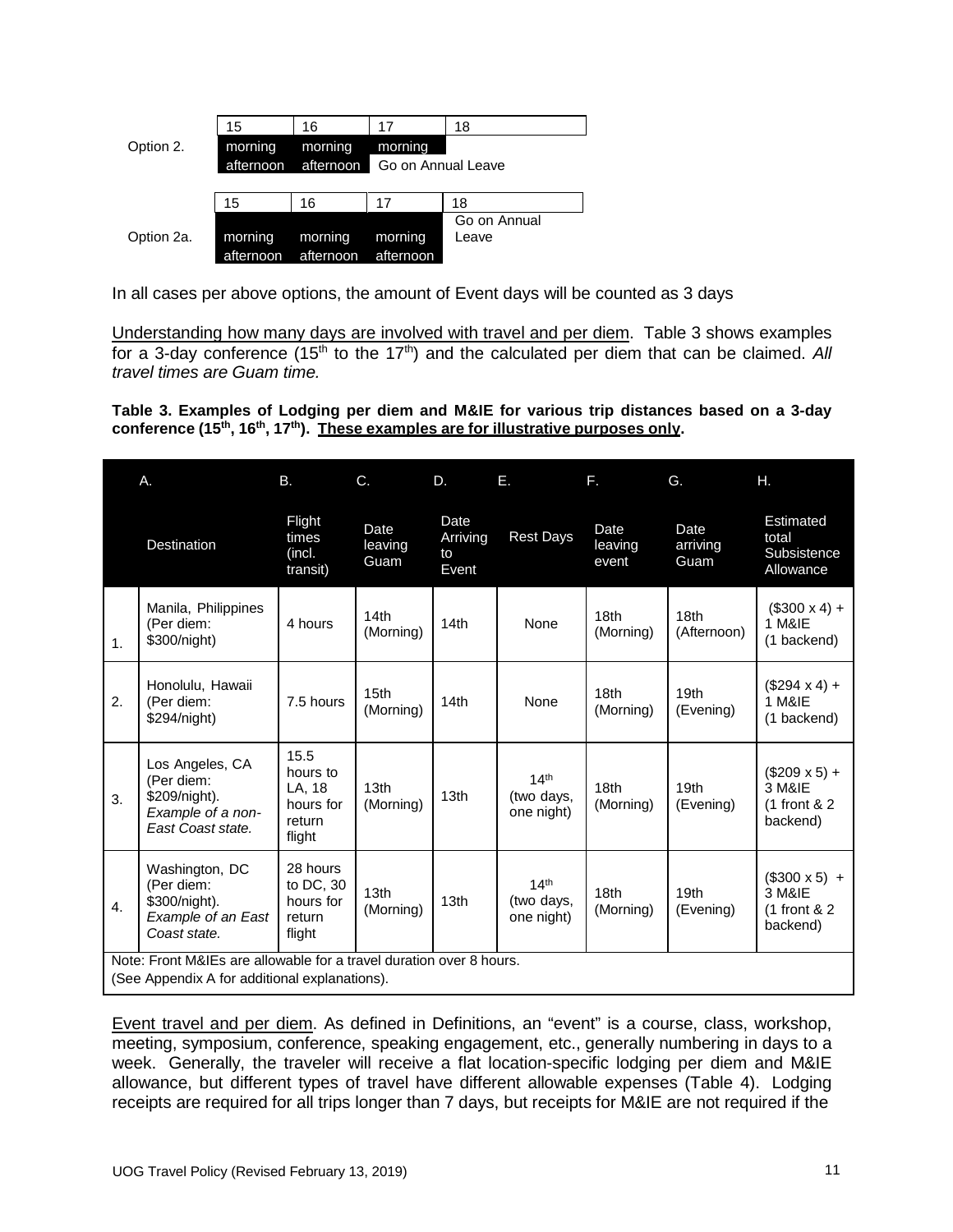per diem method of cost reimbursement is being utilized. Other expenditures must follow the "Allowed & Un-allowed Expenditures" list below (Table 5).

Scenario 1: Travel time within the same area:

| Travel Time (Flight time) | <b>Additional Coverage</b> |
|---------------------------|----------------------------|
| $ $ < 8 hours             | No Lodging per diem        |
| $\vert$ > or = 8 hours    | 1 day per diem             |

Scenario 2: HAWAII; refer to Table 3, item 2, column H

Scenario 3: Travel to U.S. mainland (except Hawaii); refer to Table 3, items 3 and 4, column H

#### **Table 4. General overview of per diem for Lodging and M&IE allowances based on travel situation.**

| <b>Traveler &amp; Activity</b>                                                    | Maximum<br>Lodging<br>Rate | Lodging<br>by<br>Receipts<br>Only | Maximum<br>M&IE Rate* | M&IE by<br>Receipts<br>Only | Parking at Guam<br>Airport, Taxis<br>to/from Guam<br>Airport (with or<br>without side trips<br>in any part of<br>travel) |
|-----------------------------------------------------------------------------------|----------------------------|-----------------------------------|-----------------------|-----------------------------|--------------------------------------------------------------------------------------------------------------------------|
| Travel < 24 hours, with no<br>midnight                                            |                            |                                   | Allowable             |                             | Allowable                                                                                                                |
|                                                                                   |                            |                                   |                       |                             |                                                                                                                          |
| Event (Actual Lodging cost <<br>Max Lodging Rate)                                 | Allowable                  |                                   | Allowable             |                             | Allowable                                                                                                                |
| Event (Actual Lodging cost ><br>Max Lodging Rate)                                 |                            | Allowable                         | Allowable             | Allowable                   | Allowable                                                                                                                |
|                                                                                   |                            |                                   |                       |                             |                                                                                                                          |
| Student travel to Event/Course<br>(Actual Lodging cost < Max<br>Lodging Rate)     | Allowable                  |                                   | Allowable             |                             | Allowable                                                                                                                |
| Student travel to Event/Course<br>(Actual Lodging cost > Max<br>Lodging Rate)     |                            | Allowable                         | Allowable             | Allowable                   | Allowable                                                                                                                |
|                                                                                   |                            |                                   |                       |                             |                                                                                                                          |
| Any travel where traveler<br>chooses to stay with family/<br>friends during work. | \$35/night <sup>4</sup>    |                                   | Allowable             |                             | Allowable                                                                                                                |

\* Note: Actual food and miscellaneous receipts are required for expenses that exceed the maximum location M&IE.

Lodging for longer-term travel (more than 3 weeks). Because of the potentially large financial burden of paying full lodging per diems over an extended period of time, the traveler should plan to seek a reasonably-priced, commercially available furnished accommodation at the time the

<sup>4</sup> In the event a traveler lodges in a private residence in lieu of a commercial establishment, the traveler is eligible for a reimbursement of actual lodging expenses not to exceed \$35 per day. Recognizing that the University will save substantially from reduced lodging expenses, this reimbursement policy is intended to facilitate this choice.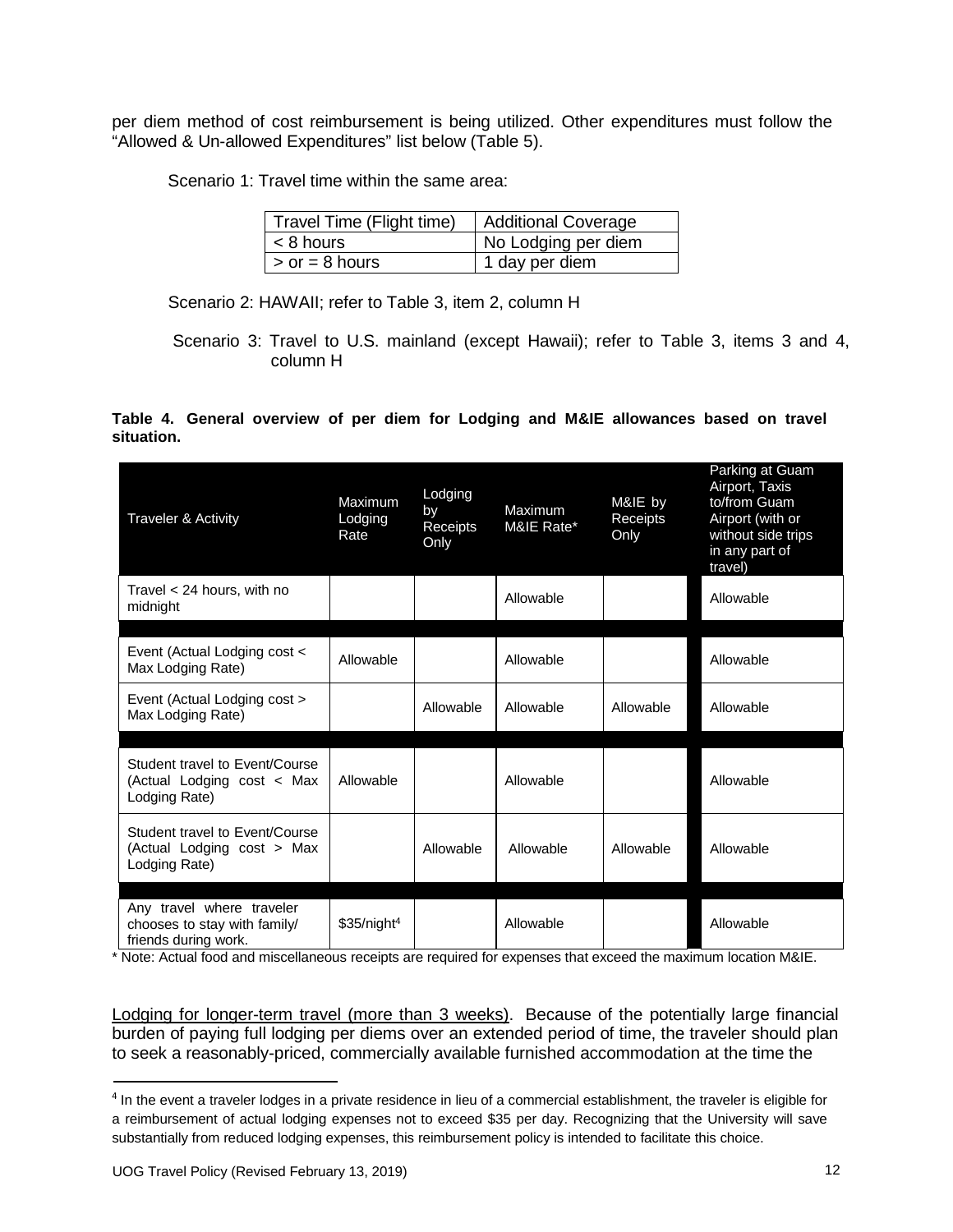travel request is made and approved to reduce the financial burden on the University and project budgets. For lodging on a long-term basis (e.g., weekly or monthly), the daily lodging rate is computed by dividing the total lodging cost by the number of days of occupancy for which the traveler is entitled lodging per diem, and should not exceed the daily rate of conventional lodging. Reimbursement, including an appropriate amount for M&IE, may not exceed the maximum daily GSA per diem rate for the off-Guam work location.

Lodging where event is held. If the Event has official lodging associated with it, the University recognizes that being closer to the activities can translate into benefits for the University. In cases where the actual cost of lodging (plus taxes) is greater than the highest rate allowed by the GSA for the Lodging portion of per diem for that location, the University will pay the additional lodging cost *subject to prior approval*. A request for additional allowance for lodging shall be made on the TA form; NOT after the traveler has returned to Guam. The lodging receipt will be required for this method and the University will reimburse only for actual lodging costs incurred.

Booking lodging prior to traveling. It is strongly recommended that final lodging reservations be made well prior to scheduled arrival at the Event site to take advantage of early-booking savings.

Lodging receipts. All travelers must present lodging receipts with their Travel Clearance for travel longer than 7 days in one location. As noted earlier, per diem for Lodging plus M&IE is limited to seven (7) days in one location. In instances where a traveler is in a location for more than seven (7) days, the lodging portion may only be reimbursed on actual receipts. Those travelers traveling longer than 7 days in one location without lodging receipts will only be entitled to lodging reimbursement at the rate set for staying with friends and family (Table 4). The receipt must state the amount of the charge, the date, the name and the location of the establishment, and an explanation of the charge. Express checkout service, where the hotel bill is placed under the guest's door on the morning of departure, is an acceptable receipt if the traveler has reviewed it and the above requirements are stated. Charges for lodging, meals, phone calls, parking or other services must be itemized. Personal expenses charged to the hotel bill such as in-room movies, mini-bar service, grooming, or exercising expenses are not allowable and are not eligible for reimbursement.

Actual expenses. In general, the cost of Lodging and M&IE cannot be above the GSA approved rate for a location unless authorized by the proper administrator on the TA [\(http://www.gsa.gov/portal/content/104877 .](http://www.gsa.gov/portal/content/104877) In lieu of using flat per diem for Lodging and M&IE, travelers may claim to recover actual expenses based on proper receipts. In general, the cost of lodging will predetermine the allowance option. The chosen reimbursement method must be on the Travel Request and authorized by the proper administrator prior to travel initiation. Other allowable miscellaneous expenses are under Section 10. (Also refer to Section 9, Per Diem Allowance, above).

Lodging deposits and cancellations. When a reservation will not be needed, it is the traveler's responsibility to cancel it. The traveler will not be reimbursed for any charges or fees assessed due to failure to cancel a reservation unless there are circumstances beyond the traveler's control.

Rental car and fuel. Rental cars must be necessary for work. For example, if an Event is in the same hotel as the lodging, a car is not necessary. Reimbursements for rental cars will not be made unless prior written authorization was received by the appropriate administrator on the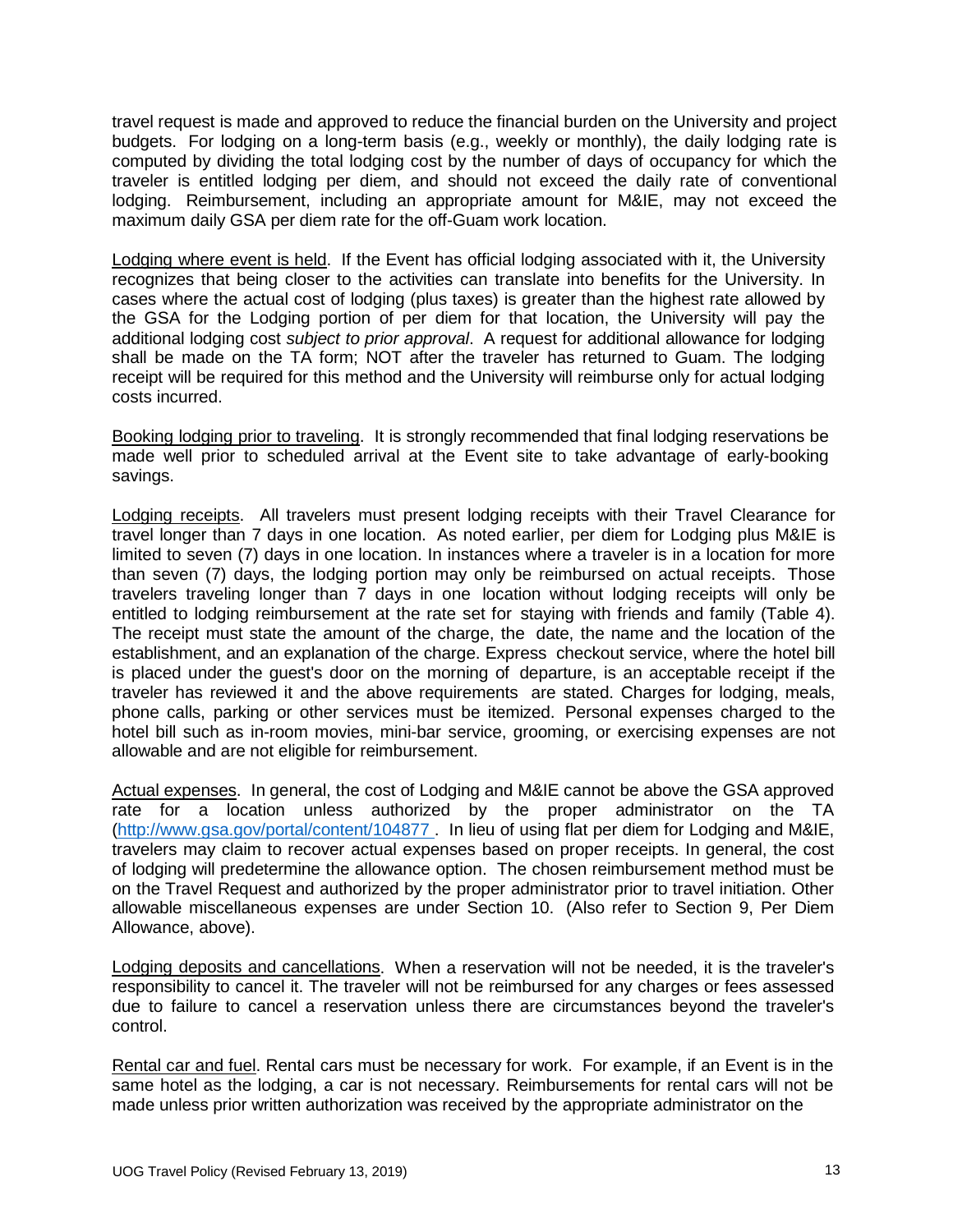TA. Vehicles must be sub-compact or compact, unless approved prior to travel by the appropriate administrator. Gas expenses, validated on receipt(s), must be reasonable and work-related. The University of Guam's insurance policy covers official travelers excess liability for vehicle losses, therefore, travelers should avail of the rental car company's Third Party Liability Coverage – *only.* This coverage is liability imposed by law for loss or damage arising from the use or operation of a rented vehicle that results in bodily injury or death to any person or damage to property.

Package deals. When a room, car, meals, etc. package is used, the traveler must list the items in the package. If for example a spa fee were included in the package, that fee would not be reimbursable.

Annual leave during the period of the trip. If a traveler goes on annual leave during the trip, the personal leave starts at 8am, Event location time, on the day following the Event; as validated through an approved Leave Form. (See also, Making departure plans for right before the Event has officially ended, Section 7, for additional rules).

Meals with other employees when all are on travel status. When several employees are on travel status and dine together, the fact that they are dining together does not constitute a business group meal. Since each employee is on travel status, each would have a per diem available and will be reimbursed accordingly.

Per diem check release. A check of 80% of the estimated per diem will be released to the traveler a minimum of three (3) business days prior to travel. The three (3) business days is only a valid time reference when the TA is received, as required, by the Business Office ten (10) business days prior to travel initiation. If the TA is received less than 10 business days prior to travel initiation, it is possible that the per diem check will not be ready prior to travel and the traveler will need to pay for all travel costs subject to reimbursement upon return to Guam.

Layover (scheduled). A traveler is entitled to Lodging per diem (at layover location), with receipts, and M&IE during a layover as dictated by 1) the flight condition, or 2) when it is more cost effective to do so as determined by cost comparison.

Layover (unscheduled). Travelers will not be penalized for flight delays caused by airlines, weather, or other acts out of their control. Traveler should, however, make a best effort to take the next available flight to resume the intended travel. Unavoidable overnight lodging due to flight delays will be reimbursed based on actual receipts unless already paid by the airlines.

Break days between official business travel days. For travel days between official business days, the following applies:

- a) If the break is due to personal reason, the traveler is not entitled to any travel compensation and personal leave of absence will apply.
- b) If there are open days within the official business (ex. in between workshop days in different state/s), these will be considered travel days and the traveler is allowed per diem, subject to prior approval. This should be discussed before the start of the travel with the person authorizing the travel. The traveler is required to stay during the break period in the lower cost location (as identified by the GSA per diem rate for Lodging). For example, if the first Event is in Los Angeles (per diem  $= $209/day$ ), and the second is in St. Louis (per diem  $=$ \$181/day) a week later, the employee should travel to St. Louis right after Los Angeles to wait for their second Event because it is a less expensive location.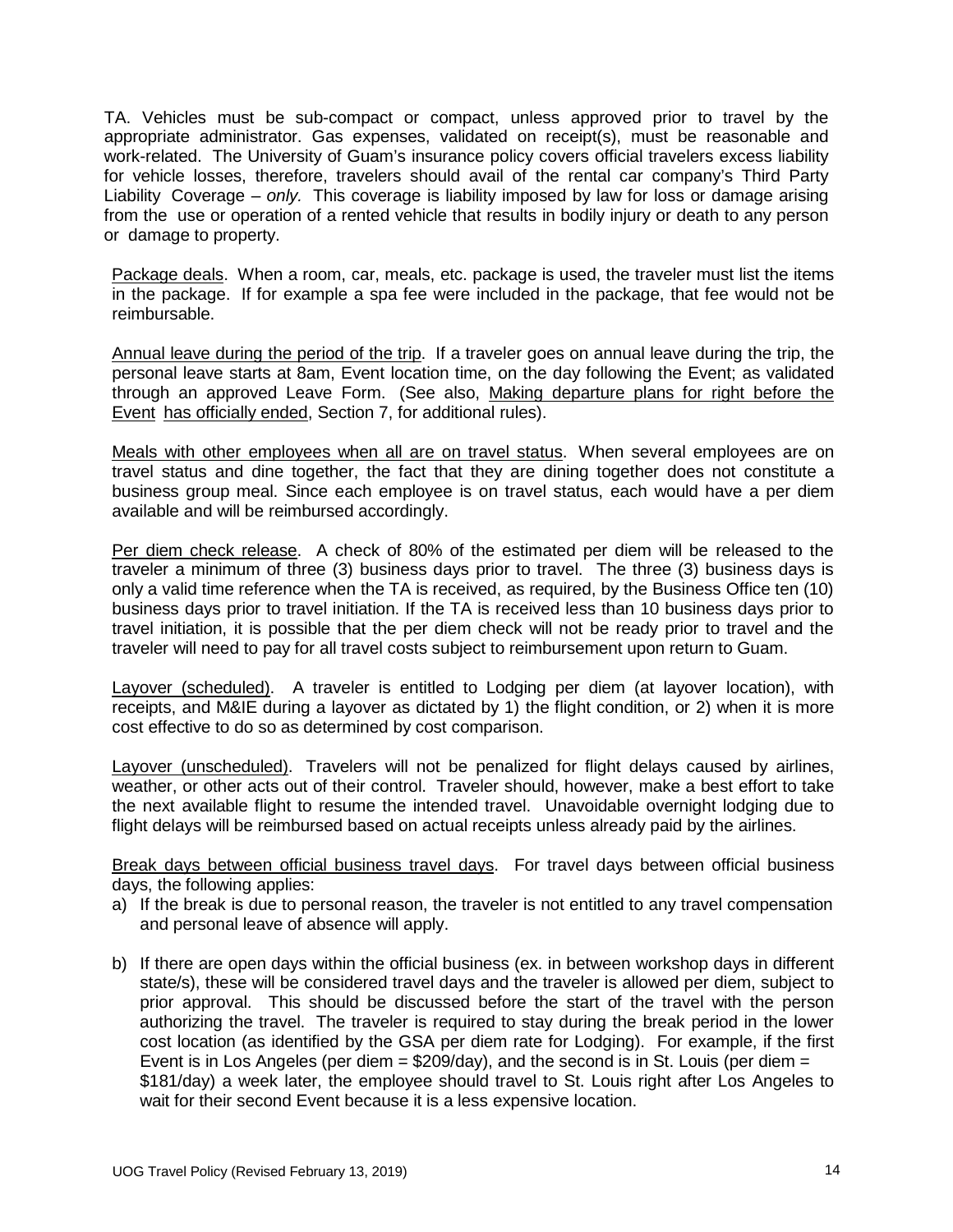1. When an outside entity pays for some or all of travel, accommodation, and meals. If a traveler is awarded a travel scholarship, they will only be reimbursed for costs that are considered "allowed" and normal as if they took an "Out & Back" trip. Honorariums may be personally reportable and taxable and that responsibility is left solely to the traveler, but they are outside of the TA. You are required to inform your administrator of a trip where Administrative Leave, rather than personal leave, is requested for this type of travel. In that conversation, it will be determined if the University or some grant will be required to pay some of the costs of this trip. This conversation will determine if the filing of a TA is required.

Spouses / families of employees. Family members and other companions may accompany employees on business trips if all expenses resulting from their presence are borne personally by the employee or companion. This includes costs for visas/passports for family members accompanying employees on sabbatical leave or business travel, as well as any medical expenses for family members related to such travel. In all instances, the conduct of University business shall be of first importance during business travel. The traveler is responsible for documentation to prove that any personal travel did not result in additional costs for the University.

# **SECTION 10 –** ALLOWABLE AND UNALLOWED MISCELLANEOUS EXPENSES

Reimbursements with receipts. Original receipts must include a business name, a date, an amount, and an itemized description of the product or service purchased.

Reimbursement without receipts. Allowable expenses of \$15 per day may be claimed without receipt on the Travel Clearance with the approval of the appropriate administrator.

#### Electronic receipts.

- a) Electronic receipts are acceptable provided that the detail contained in an electronic receipt is equivalent to the level of detail contained in an acceptable paper record. For example, an electronic receipt must show the name of the payee, the amount of the charge, the transaction date and the form of payment. When required to ensure adequate documentation of the cost incurred, the traveler is responsible for providing additional detail (e.g. a receipt with itemized hotel charges).
- b) E-mailed or faxed documentation provided by the airline or travel agency for electronic ticketing is acceptable for substantiating such expenses. A copy of the faxed itinerary and receipt, or a copy of the emailed itinerary and receipt printed locally should be attached to the travel completion.

Currency conversion. Use one of the following methods.

- a) OANDA [\(http://www.oanda.com/currency/converter/\)](http://www.oanda.com/currency/converter/)
- b) Credit card statement
- c) Currency conversion receipt is acceptable

The following are examples of miscellaneous expenses that are allowed and un-allowed in addition to the per diem allowances (Lodging and M&IE):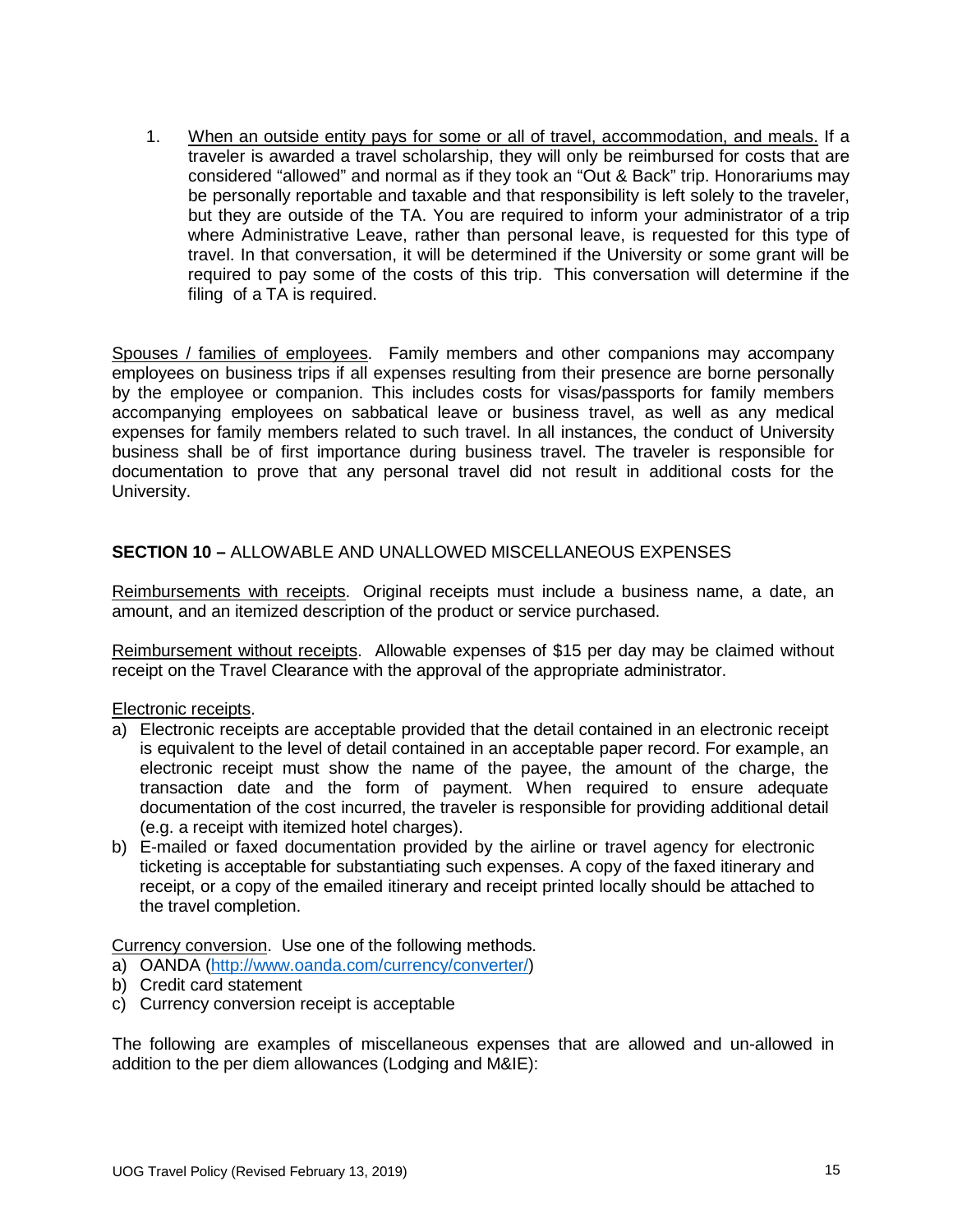# **Table 5. Allowed and Un-allowed expenses. [3]**

| Item of Cost                                                                                                                                                                                                                                                                                                                                                                   | Allowable | Unallowable |
|--------------------------------------------------------------------------------------------------------------------------------------------------------------------------------------------------------------------------------------------------------------------------------------------------------------------------------------------------------------------------------|-----------|-------------|
| Airport Departure Tax(s)                                                                                                                                                                                                                                                                                                                                                       | X.        |             |
| Alcoholic beverages / minibar                                                                                                                                                                                                                                                                                                                                                  |           | X           |
| Athletic room fees or other access fees for areas of lodging / optional resort                                                                                                                                                                                                                                                                                                 |           | X           |
| fees/charges                                                                                                                                                                                                                                                                                                                                                                   |           |             |
| Baggage fees for personal items                                                                                                                                                                                                                                                                                                                                                |           | X           |
| Car rental                                                                                                                                                                                                                                                                                                                                                                     | X         |             |
| Car rental insurance - Third Party Liability Coverage - only                                                                                                                                                                                                                                                                                                                   | X         |             |
| Cash paid to another traveler                                                                                                                                                                                                                                                                                                                                                  |           | X           |
| Check cashing charges; conversion of currency, cost of traveler's checks                                                                                                                                                                                                                                                                                                       | X         |             |
| Dependent care (in alignment with 2 CFR 200, Section<br>Child &<br>http://www.gpo.gov/fdsys/granule/CFR-2014-title2-vol1/CFR-2014-<br>200.474)<br>title2-vol1- sec200-474. Only applicable for federally-funded projects. Requires<br>approval in original proposal and/or by funding agency prior to the initiation of                                                        | X         |             |
| Clerical assistance                                                                                                                                                                                                                                                                                                                                                            | X         |             |
| Clothing purchases [1]                                                                                                                                                                                                                                                                                                                                                         |           | X           |
| Conference/workshop fees                                                                                                                                                                                                                                                                                                                                                       | X         |             |
| Communications charges for business purposes. These include but not limited to<br>fax, telephone to University numbers and addresses or to work-related locations.<br>Reasonable email/internet communications charges are also allowed.                                                                                                                                       | X         |             |
| Costs incurred by traveling companions and family                                                                                                                                                                                                                                                                                                                              |           | X           |
| Drivers of vehicles or boats                                                                                                                                                                                                                                                                                                                                                   | X         |             |
| Entertainment [2] The new federal government's Omni Circular 2 CFR 200, does<br>not allow expenditures for entertainment. Most funding sources of the University of<br>Guam preclude expenditures for entertainment. On rare exceptions such<br>expenses may be allowed when approved in advance by the appropriate<br>administrator.                                          |           | X           |
| Excess baggage means in excess of the weight or size greater than what the<br>airline companies would allow as "free of charge". Claims for reimbursement will<br>be allowed if excess baggage was authorized or if it becomes necessary to take or<br>bring back workshop or other allowable materials that benefit the University. (Also<br>refer to Section 3.).            | X         |             |
| Flight insurance                                                                                                                                                                                                                                                                                                                                                               |           | X           |
| Frequent flyer program fees or airline clubs                                                                                                                                                                                                                                                                                                                                   |           | X           |
| Gifts for meeting hosts or friends                                                                                                                                                                                                                                                                                                                                             |           | X           |
| GPS and GPS SIM cards                                                                                                                                                                                                                                                                                                                                                          | X         |             |
| Guides                                                                                                                                                                                                                                                                                                                                                                         | Χ         |             |
| Interpreters                                                                                                                                                                                                                                                                                                                                                                   | X         |             |
| Laundry, cleaning and pressing of clothing. Employees are expected to take<br>enough clothing for 7 travel days. Laundry, at University expense, is allowed if<br>there are eight (8) or more travel days in the trip.                                                                                                                                                         | X         |             |
| Lodging taxes. (See note in Definitions)                                                                                                                                                                                                                                                                                                                                       | X         |             |
| Mandatory resort fees/taxes                                                                                                                                                                                                                                                                                                                                                    | X         |             |
| Other approved allowable expenses. Miscellaneous necessary expenses incurred<br>by the traveler in connection with transacting University business are allowable<br>when approved by the official authorizing the travel.                                                                                                                                                      | Χ         |             |
| Parking at the Guam International Airport. Instead of using a taxi, the traveler may<br>park at the Guam airport and claim the parking fees for the duration of the work<br>(portion) of the trip. Prudent use of funds would dictate that a cost effective<br>decision be made in the trade off between parking fees, taxi fares, and mileage in<br>Privately Owned Vehicles. | X         |             |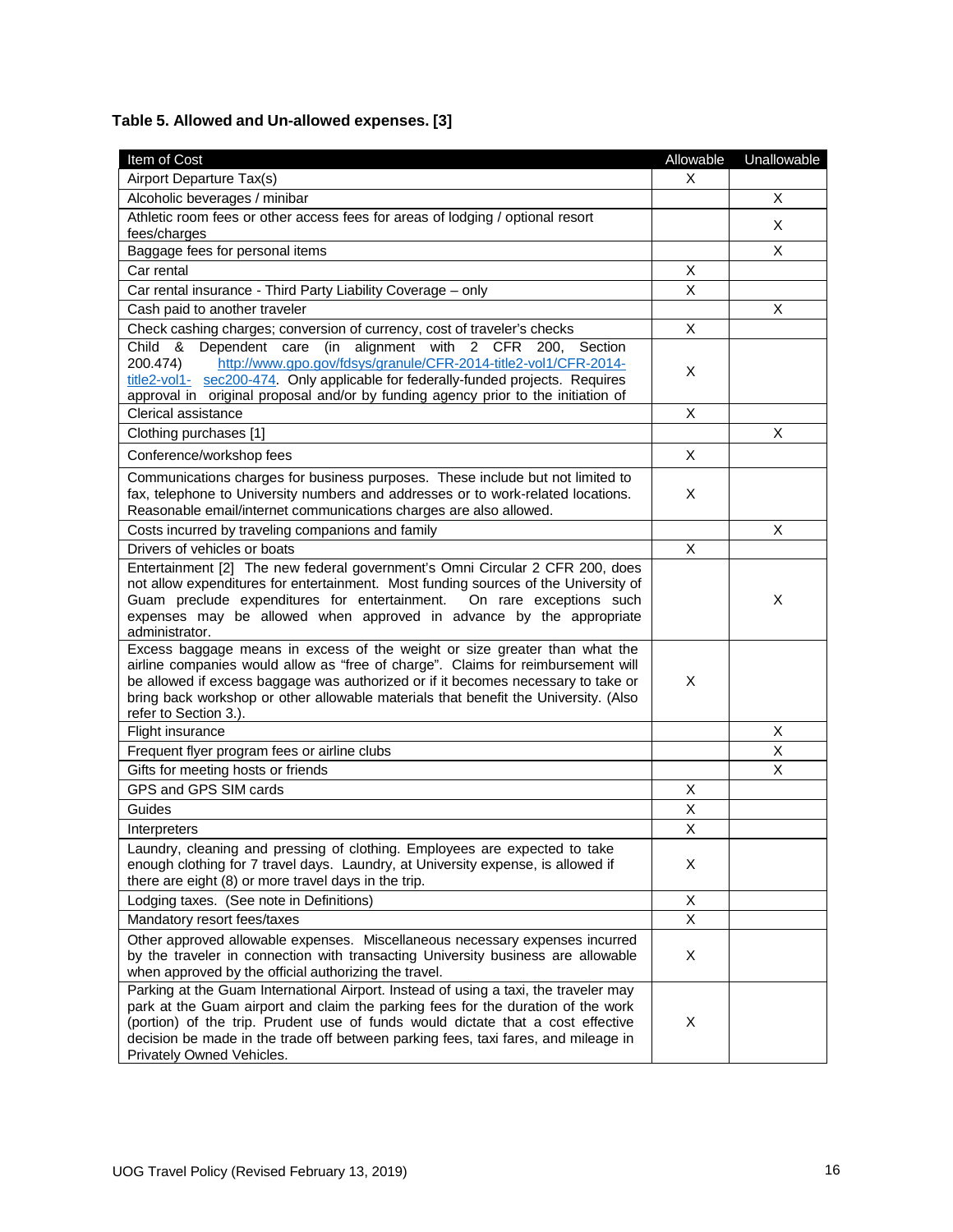| Parking of rental vehicle. Work-related parking charges will be covered only.                                                                                                                                                                                                                                                               | X |   |
|---------------------------------------------------------------------------------------------------------------------------------------------------------------------------------------------------------------------------------------------------------------------------------------------------------------------------------------------|---|---|
| Passport and visa fees for official business only.                                                                                                                                                                                                                                                                                          | X |   |
| Personal purchases such as reading materials unrelated to official business                                                                                                                                                                                                                                                                 |   | X |
| Premium TV channel charges / in-room movies in hotels                                                                                                                                                                                                                                                                                       |   | X |
| Purchases, such as reference books, tools, supplies, small equipment, software,<br>that is authorized by grants and administrators and is needed for work upon arrival<br>back in Guam.                                                                                                                                                     | X |   |
| Reasonable tips to porters, baggage handlers, bellboys, hotel maids, and similar.<br>Tips to waiters and similar are only allowed when claiming actual expenses.                                                                                                                                                                            | X |   |
| Rental of a room or small equipment when needed in workshops, meetings, and<br>various presentations.                                                                                                                                                                                                                                       | X |   |
| Room service                                                                                                                                                                                                                                                                                                                                |   | X |
| Small supplies – perishable supplies, supplies not known to be needed at the start<br>of the travel, supplies to replace those that become inoperative during the travel.                                                                                                                                                                   | X |   |
| Storage of property, includes vault (temporary).                                                                                                                                                                                                                                                                                            | X |   |
| Taxi, subway, tram, and similar transportation for work activities such as:<br>transportation to and from airport and to and from business related meetings and to<br>and from business related meals or purposes. (Also refer to Section 11). Uber, Lyft,<br>Grab and other similar services are acceptable forms of travel during a trip. | X |   |
| Tours and extra meal costs not related to the business of the trip.                                                                                                                                                                                                                                                                         |   | X |
| Traffic fines or towing charges.                                                                                                                                                                                                                                                                                                            |   | X |
| Vaccinations/immunizations (required only) if not covered by personal insurance.                                                                                                                                                                                                                                                            | X |   |

[1] In the event of lost luggage, special accommodations may be made. Contact appropriate administrator as soon as possible.

[2] Exception: Paying for someone else's meal while discussing official business is considered entertainment, but must be specifically authorized on the TA. Entertainment is allowable for expenses incurred by Regents or the President.

[3] There may be expenses, not defined above, that may be allowable under GSA rules.

# **SECTION 11 –** CHANGE IN TRAVEL PLANS

The person authorizing the travel must approve changes to the travel plans before the travel is initiated. If the trip is already underway when a potential change arises, the traveler must contact his/her administrator for written approval to change a trip if a request will be made for the University to cover the cost of the change. The burden of the cost of travel change(s) is subject to the rules of the funding supporting the business travel.

#### Changes to itinerary before or during travel.

If a traveler changes his or her plane ticket (or other travel expenditure) to suit a personal need or desire or to fix a mistake they made in planning, costs associated with the change will be borne solely out of personal funds, not the University or a grant.

If a ticket is changed (or other travel expenditure) due to unforeseen issues/circumstances not the fault of the traveler, such as a family emergency, the University or grant may cover some or all of the change in costs with appropriate administrator approval.

Traveler gets ill while traveling. If a traveler becomes unable to travel due to illness while on travel status due to no action of his/her own, the traveler will be provided per diem for the additional days of sick leave status until they can return back to Guam. Medical certificate or other form of validation to support illness is required. This time will be considered Sick Leave, and Administrative Leave will be adjusted accordingly. See *Emergency evacuation or emergency medical condition while on official business* below.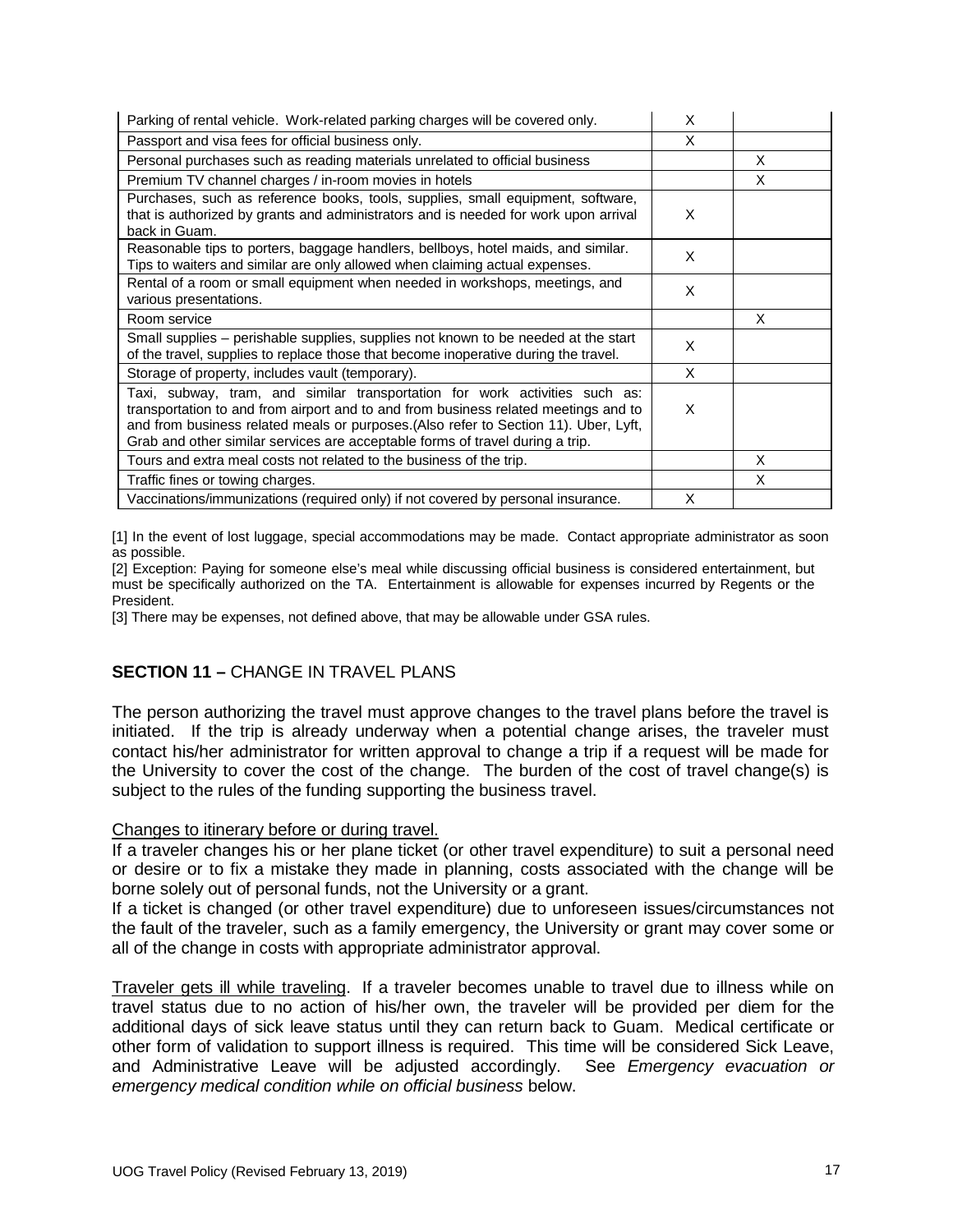Emergency evacuation or emergency medical condition while on official business. If the condition occurred while performing official business, the University will cover reasonable costs.

Postponed or cancelled travel. In the case where a trip is cancelled for any reason, any travel advance will be returned immediately to the Business Office in the form of cash or check. Refundable plane tickets will be refunded and the funds will go back to the original account. Plane tickets that are non-refundable will be used for the employee's next travel. Charges or lost refunds resulting from failure to cancel reservations shall not be reimbursed unless the traveler can show that such failure was the result of circumstances beyond the traveler's control.

Mid-travel changes. Changes to itinerary, either on official travel or personal travel, must be approved by the appropriate administrator prior to the taking on additional expenses. The request must contain a detailed justification how the change will benefit the project, program, University, etc. An email record of the request and approval shall be attached to the TC for official travel. For work-related expenses for University employees during their personal time, receipts for incidental costs (such as an airfare cost change, car rental, per diem), along with the justification and approval email, may be submitted for Direct Payment.

# **SECTION 12 –** SALARY WHILE ON TRAVEL STATUS

The traveler shall be on administrative leave and receive his/her regular salary during the authorized travel time. If a traveler becomes sick during travel and is unable to conduct University business, the traveler will be required to use sick or accrued leave during that period. Overtime pay will not be allowed for employees on travel status. Per diem is available for travelers traveling on weekends or on holidays. Travelers will not be paid additional salary for travel or work that takes place on nights, weekends, or holidays.

# **SECTION 13 –** TRAVEL FOR CANDIDATE INTERVIEWS

The Unit where the candidate will work typically handles travel logistics when the candidate is brought to Guam for an interview. Travel allowances shall be per this policy as if the interviewee was an employee.

# **SECTION 14 –** TRAVEL FOR NEW HIRES

The Unit where the new employee will work typically handles travel logistics when the employee is coming to Guam. These tasks include the arrangement and purchasing of airfare, lodging on Guam, and a rental car. The University provides an allowance for moving household goods to Guam by the least expensive carrier for up to 3,500 pounds for a family, and 1,750 pounds for an employee without dependents. Cost effective decisions will be made by the employing unit to keep travel expenses in line with this policy. There is no cash value to this allowance should some of the allowance not be used. Thus, the most economical and direct route and the least expensive air ticket is what is typically covered. If the new employee chooses to take a longer route, it will be at their expense, less the most reasonable airfare to Guam as indicated by quotes (See Section 9). If additional funds for work equipment or similar are needed, that request will be made in writing, along with an estimate of the additional shipping costs, to the unit administrator well in advance of travel; not after the new employee has arrived on Guam.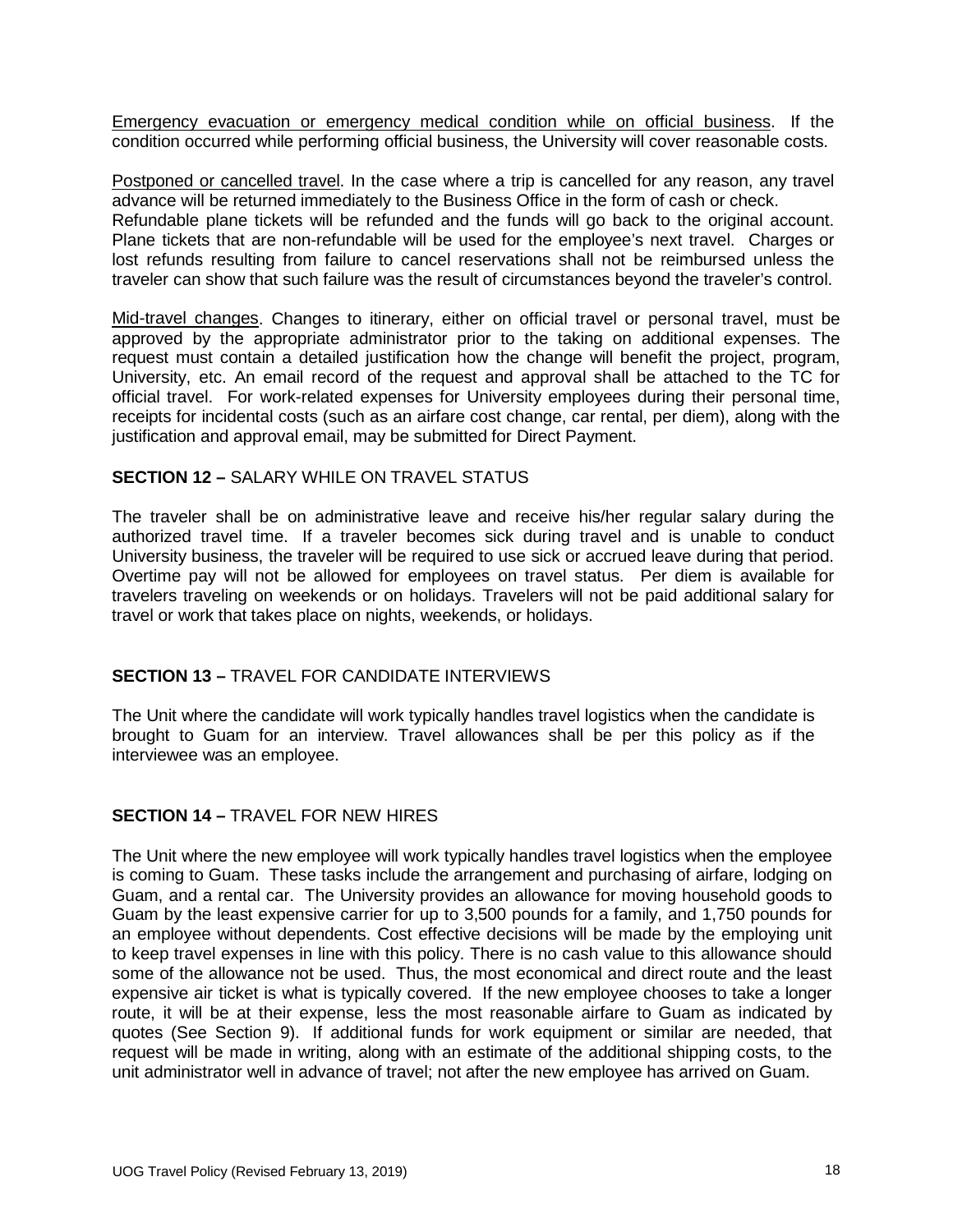# **SECTION 15 –** MAXIMIZING EFFECTIVENESS

It is extremely expensive to send people off island for activities. Therefore, in order to maximize the effectiveness of the dollars spent for travel, employees on travel status are encouraged to take advantage of all reasonable chances to take part in additional training and learning opportunities at the conference or event, i.e. pre-conference classes, applicable roundtable sessions at the end of classes each day, etc. Also refer to Section 8 on lodging venues.

This may include reasonable stop(s) that enhance or benefit the University and its programs. Stops may be allowed either on the out-going, middle, or return legs of travel if the request is *approved by the administrator prior to ticket purchase*, and the traveler provides significant written justification for the need to stop.

# **SECTION 16 –** TRAVEL CLEARANCE

Official Travel Clearance (TC) shall be due to the Dean or appropriate administrator within ten (10) business days starting the first day the traveler returns to work. The Business Office must then receive the approved Travel Clearance within fifteen (15) business days starting the first day the traveler returns to work. The Traveler must sign the travel document to certify that the trip was taken and all expenses were incurred. The Traveler is liable for any false claims. The TC contains the following:

- a) Trip Report (form available on UOG website).
- b) Advances Acknowledgement form (as applicable).
- c) Baggage (excess) for work related goods.
- d) Boarding passes or e-ticket/QR codes (if unavailable, use frequent flyer record, photo of you at the Event with a time stamp, name badge from Event, printed luggage tag, or provide some alternative form of verification that you attended the Event paid for by the University or grant).
- e) Car rental receipt as proof of payment.
- f) Claims for expenses with no receipts in a memo with justification (Section 10).
- g) Copies of Certificates of Completion (if travel included a course of some type).
- h) Foreign currency conversion.
- i) Lodging and M&IE original receipts if claiming "actual costs" reimbursement.
- j) Lodging receipts that are itemized (e.g. room, phone calls, internet service, parking, room taxes, etc.) with proof of payment. Lodging receipts are required on all cases of official travel exceeding 7 days, or when lodging costs exceed federally approved rates.
- k) Mileage Reimbursement. A traveler may be reimbursed for 16 miles of travel costs to the airport and back. For example, the current allowable mileage rate is \$.57 so a traveler would be entitled to a mileage reimbursement of \$9.12 (16 miles times \$.57).
- l) Other receipts for Allowed Miscellaneous Expenses (Section 10). Provide translations for receipts in a foreign language.
- m) Receipts and the administrative approval email(s) for approved additional expenses.
- n) Revised itinerary, if any, and an explanation of the change.

Reminder notices will be sent out by the Business Office 2-3 business days prior to travel clearance due date. If the TC is late, a request for a payroll deduction of advances will be requested the day after 15-day due date.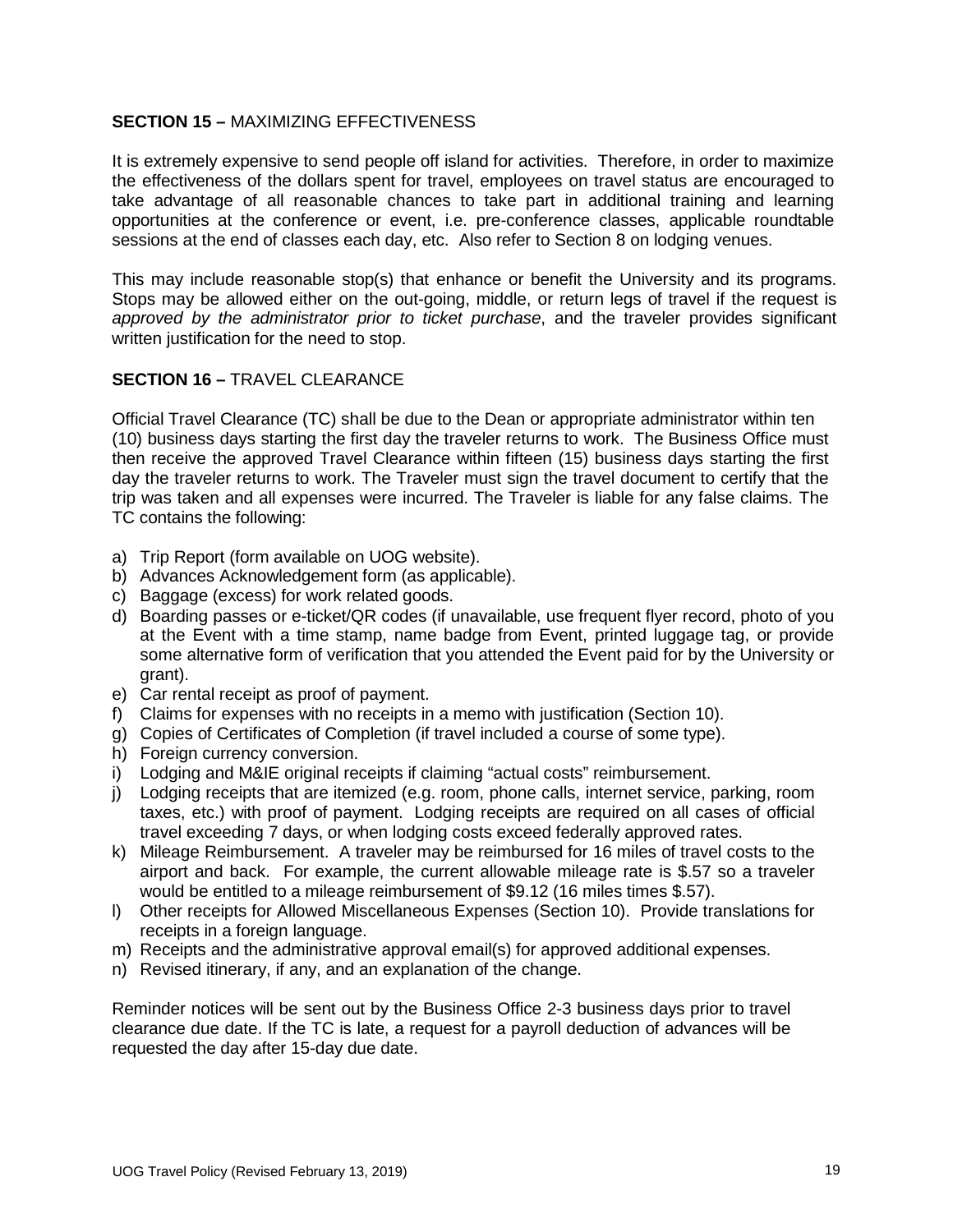The TC form shall include an accounting of the costs of the official business travel. If any amount is due to the University, such as from actual lodging costs being lower than the projected costs on the Travel Request, payment (cash or check, no credit cards) must accompany the completed Trip Report form. Failure to return the overpayment will jeopardize the employee's future travel requests.

Final reimbursement payments. Assuming the TC has no errors, a check for the net amount due the traveler will be cut within ten (10) business days upon receipt of the TC.

# **SECTION 17 –** ADMINISTRATIVE COMPLIANCE

- a) Travelers who do not comply with travel policy, guidelines, or procedures are subject to restrictions such as future travel and advances and to offsets of overdue, outstanding travel advances against the traveler's paycheck, retirement pay, or estate without further notice. A traveler will not be authorized further travel until Business Office clears prior travel and advances.
- b) Administrators or administrative officers who submit or approve non-compliant TA's or TC's are subject to loss of authority to approve TA's and TC's following consultation with them and with the approval of their supervisor.
- c) Similarly, if traveler is not a UOG employee, student, contractor, or other authorized traveler, submitting a non-compliant TA/TC, the Business Office will offset total travel costs plus a 20% penalty to a Non-Appropriated Fund (NAF) designated by the Vice President Administration and Finance.
- d) Travelers, administrators and/or administrative officers submitting fraudulent TA's or TC's are subject to disciplinary action.

The Vice President Administration and Finance will monitor administrative compliance and determine appropriate administrative actions in consultation with the Senior Vice President.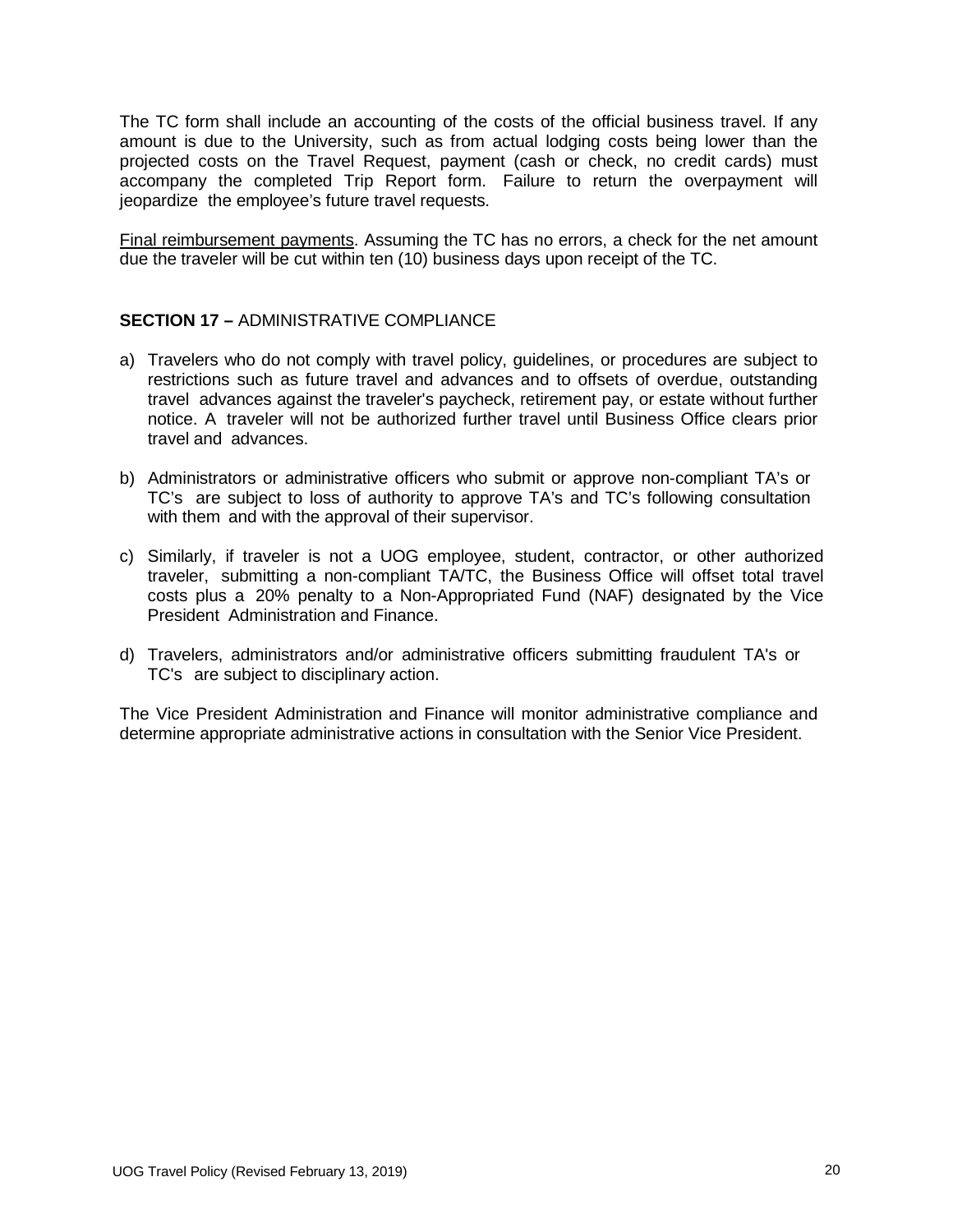Appendix A. Addition Explanation on Table 3.

| Table 3. Examples of Lodging per diem and M&IE for various trip distances based on a 3-day                               |
|--------------------------------------------------------------------------------------------------------------------------|
| conference (15 <sup>th</sup> , 16 <sup>th</sup> , 17 <sup>th</sup> ). These examples are for illustrative purposes only. |

|                                                                                  | Α.                                                                                       | В.                                                          | C.                            | D.                              | Е.                                           | F.                            | G.                              | Η.                                             |
|----------------------------------------------------------------------------------|------------------------------------------------------------------------------------------|-------------------------------------------------------------|-------------------------------|---------------------------------|----------------------------------------------|-------------------------------|---------------------------------|------------------------------------------------|
|                                                                                  | Destination                                                                              | Flight<br>times<br>(incl.<br>transit)                       | Date<br>leaving<br>Guam       | Date<br>Arriving<br>to<br>Event | <b>Rest Days</b>                             | Date<br>leaving<br>event      | Date<br>arriving<br>Guam        | Estimated<br>total<br>Subsistence<br>Allowance |
| 1.                                                                               | Manila, Philippines<br>(Per diem:<br>\$300/night)                                        | 4 hours                                                     | 14th<br>(Morning)             | 14th                            | None                                         | 18th<br>(Morning)             | 18 <sub>th</sub><br>(Afternoon) | $($300 \times 4) +$<br>1 M&IE<br>(1 backend)   |
| 2.                                                                               | Honolulu, Hawaii<br>(Per diem:<br>\$294/night)                                           | 7.5 hours                                                   | 15 <sub>th</sub><br>(Morning) | 14th                            | None                                         | 18 <sub>th</sub><br>(Morning) | 19 <sub>th</sub><br>(Evening)   | $($294 \times 4) +$<br>1 M&IE<br>(1 backend)   |
| 3.                                                                               | Los Angeles, CA<br>(Per diem:<br>\$209/night).<br>Example of a non-<br>East Coast state. | 15.5<br>hours to<br>LA, 18<br>hours for<br>return<br>flight | 13 <sub>th</sub><br>(Morning) | 13 <sub>th</sub>                | 14 <sup>th</sup><br>(two days,<br>one night) | 18th<br>(Morning)             | 19 <sub>th</sub><br>(Evening)   | $($209 \times 5) +$<br>2 M&IE<br>(2 backend)   |
| $\overline{4}$ .                                                                 | Washington, DC<br>(Per diem:<br>\$300/night).<br>Example of an East<br>Coast state.      | 28 hours<br>to DC, 30<br>hours for<br>return<br>flight      | 13 <sub>th</sub><br>(Morning) | 13 <sub>th</sub>                | 14 <sup>th</sup><br>(two days,<br>one night) | 18 <sub>th</sub><br>(Morning) | 19 <sub>th</sub><br>(Evening)   | $($300 \times 5)$ +<br>2 M&IE<br>(2 backend)   |
| Note: The M&IE for travel is subject to the approval of the approving authority. |                                                                                          |                                                             |                               |                                 |                                              |                               |                                 |                                                |

#### **Per Diem**

Travelers will be covered for lodging per diem, except from departure from and return to Guam, in which case only M&IE applies (see Table 4). Amounts of per diem for lodging and M&IE as below:

1. When traveling to locations within the same region as Guam, only one day of M&IE can be claimed by travelers. Exception to this are travels requiring 8 or more hours i.e. "island hoppers", where a traveler will be entitled to one day per diem.

Example: A traveler has a conference from the 15th to the 17th in Manila, Philippines. The traveler leaves on the 14th and arrives the same day. The traveler is entitled to 4 days per diem (14th to the 17th), and one M&IE for their return.

2. When traveling to Hawaii, a traveler will be entitled to charge per diem. It is highly advised that the traveler leave the day of the conference/business day on Guam time, so the traveler will arrive to Hawaii the night before the start of their official business.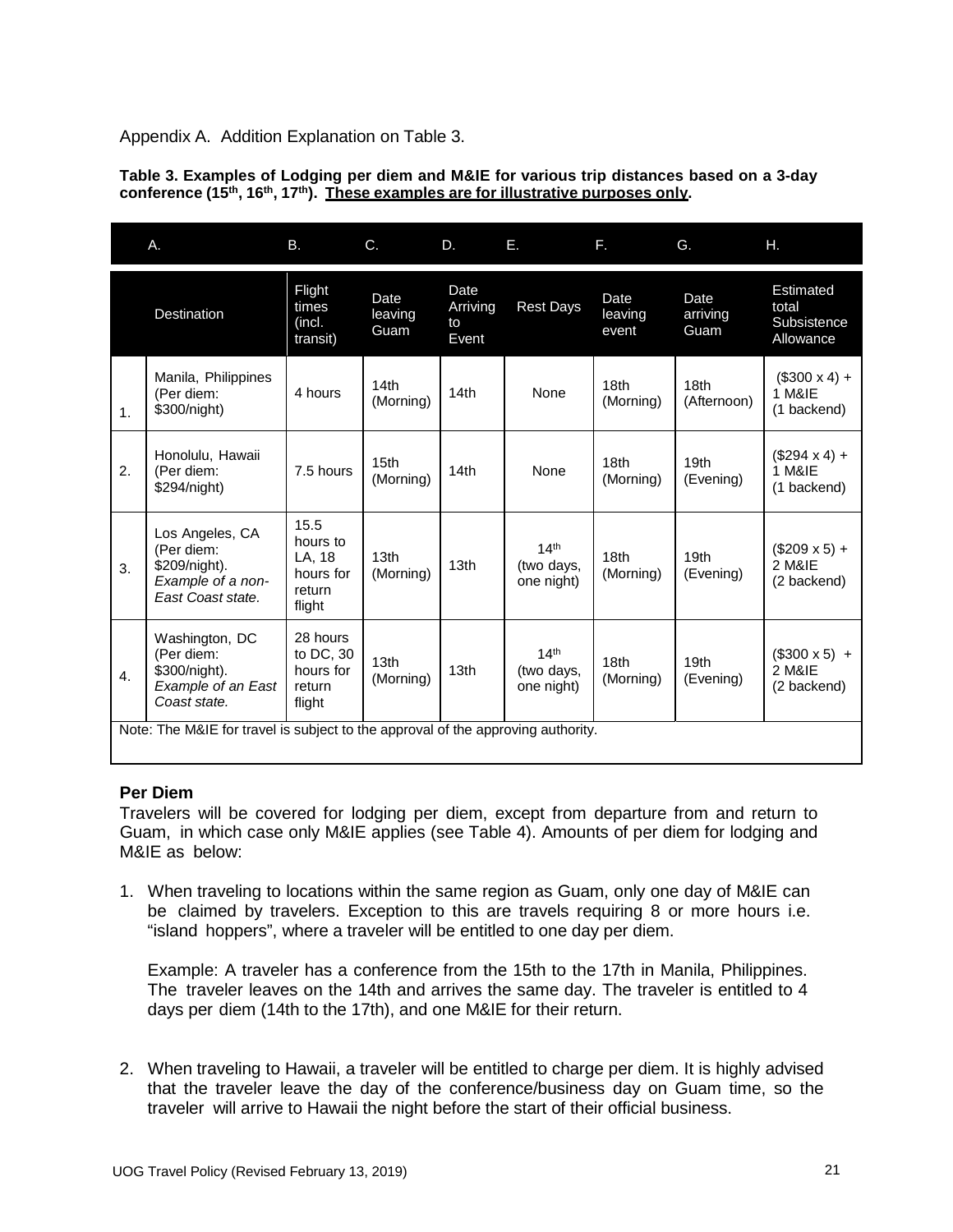Example: Conference is from the 15th to the 17th in Honolulu, Hawaii. The traveler should leave on the 15th (Guam time), and will arrive on the night of the 14th. The traveler can claim up to 4 days per diem (14th to the 17th) and one additional M&IE for their return.

3. For business locations in the U.S. mainland, a traveler can claim up to 2 days additional M&IE while airborne (See Table 3, Column H).

Example: Conference from the 15th to the 17th in Los Angeles, California. The traveler leaves on the 13th and arrives on the 13th in California. The traveler is entitled to 5 days per diem (13th to the 17th) and can claim an additional 2 days of M&IE for their return from their location. One (1) day for rest is allowed.

4. For business locations in the U.S. mainland, a traveler can claim up to 2 days additional M&IE while airborne (See Table 3, Column H)

Example: Conference from the 15th to the 17th in Washington DC. The traveler leaves on the 13th and arrives on the 13th in Washington DC. The traveler is entitled to 5 days per diem (13th to the 17th) and can claim an additional 2 days of M&IE for their return from their location. One (1) day for rest is allowed.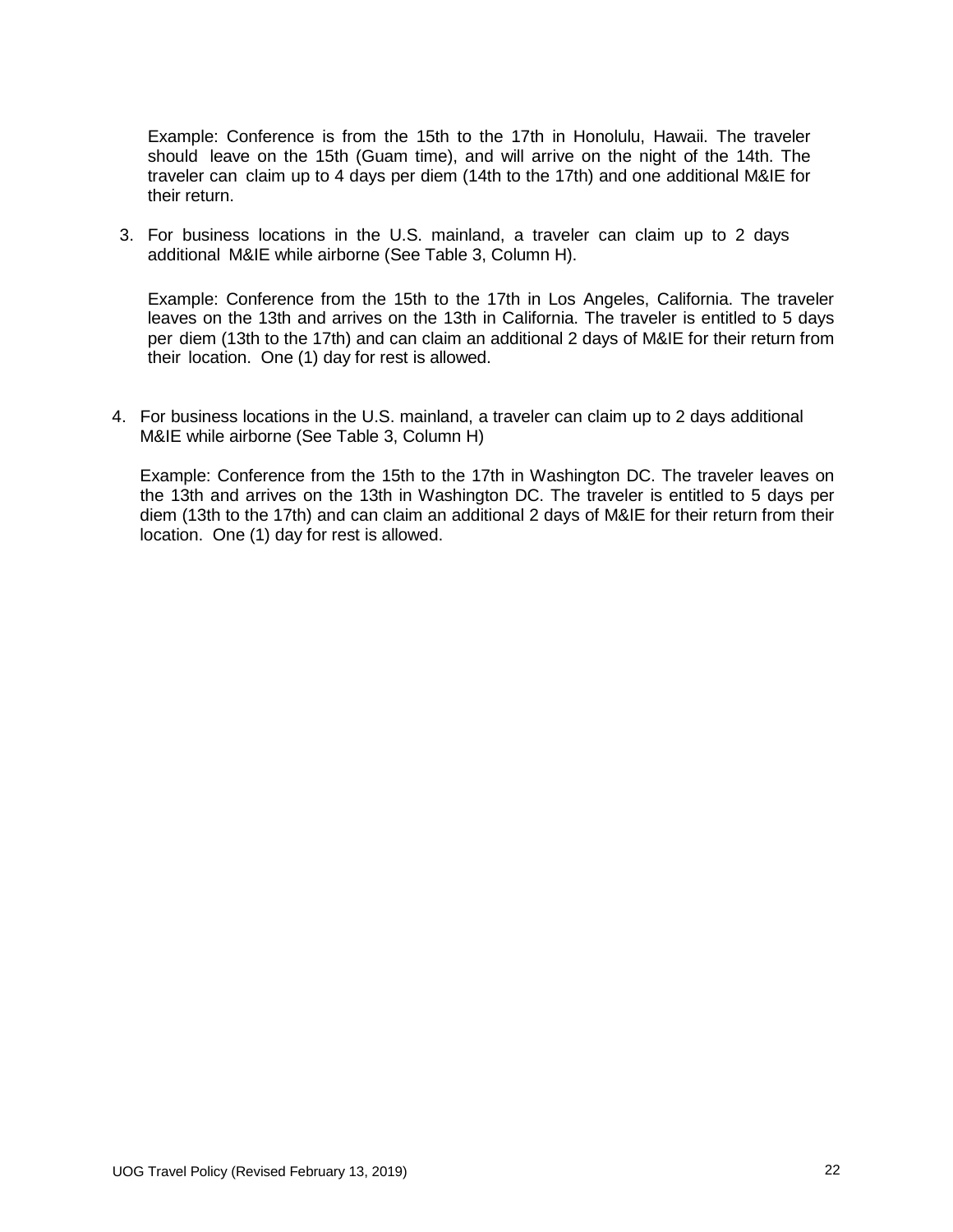## Appendix B. Traveler Acknowledgement Form



*Administration and Finance*

# **Traveler Acknowledgement Form**

I, (traveler's full name), acknowledge that I have read and been informed about the content, requirements, and expectations of the University of Guam's Travel Policy revised and adopted on February 13, 2019. As a University citizen governed by this policy, I agree to abide by the policy guidelines and understand that non-compliance could result in restriction to future official travel and other administrative actions determined by my respective Dean/Director and/or VPAF in consultation with the SVP.

Employee Signature: Note and the state of the state of the state of the state of the state of the state of the state of the state of the state of the state of the state of the state of the state of the state of the state o

Employee Printed Name:

Date: **Date: Date: Date: Date: Date: Date: Date: Date: Date: Date: Date: Date: Date: Date: Date: Date: Date: Date: Date: Date: Date: Date: Date: Date: Date: Date: Date:**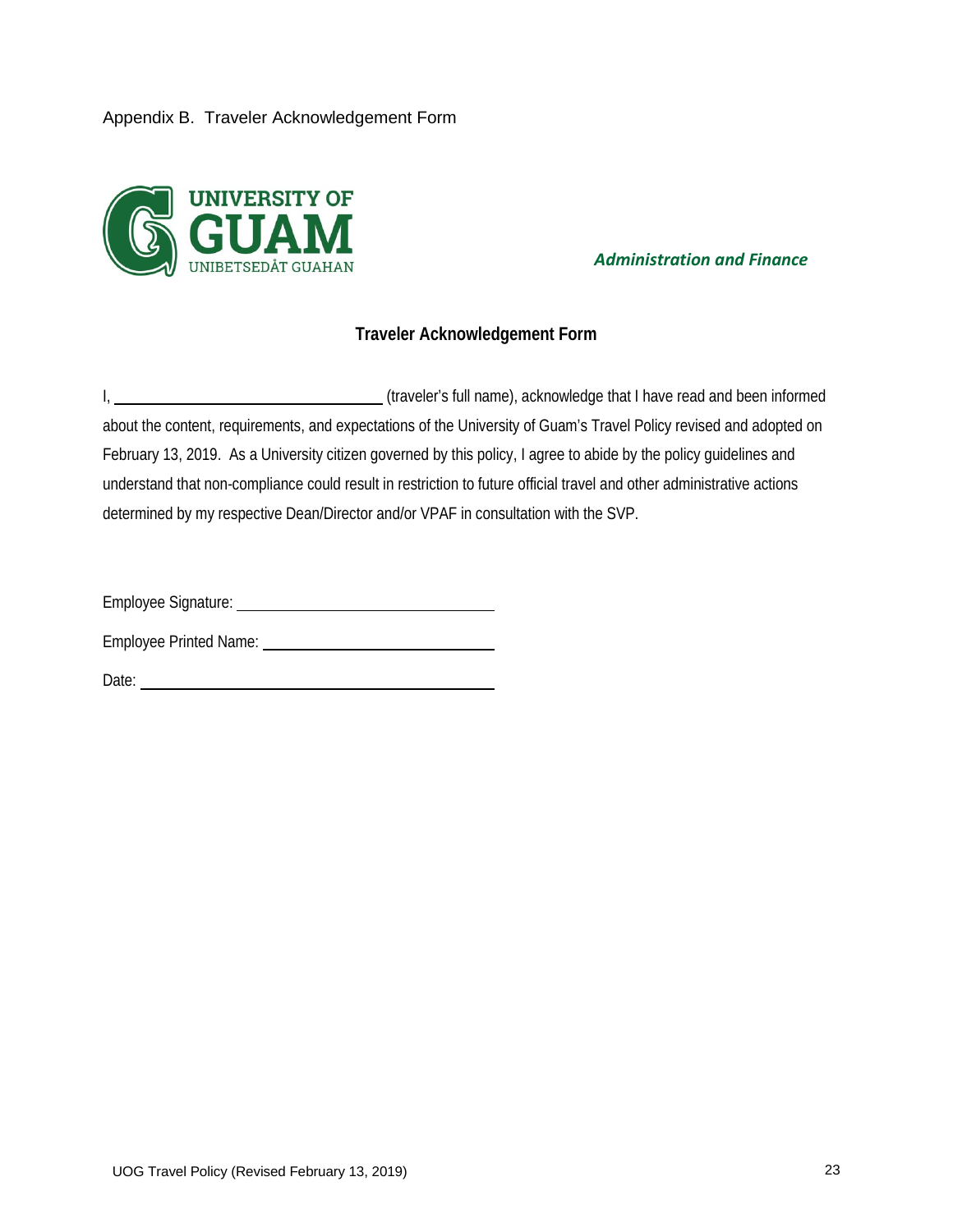#### **STATEMENT OF RESPONSIBILITY, RELEASE AND AUTHORIZATION TO PARTICIPATE IN UNIVERSITY**

|                                               | am a student at the University of Guam ("University"). I have                                               |      |
|-----------------------------------------------|-------------------------------------------------------------------------------------------------------------|------|
| agreed to participate in the                  | during (dates)                                                                                              | . My |
|                                               | participation in this Program is wholly voluntary. In consideration of being allowed to participate in this |      |
| Program, I hereby state and agree as follows: |                                                                                                             |      |

- 1. I represent and warrant that I am and will be covered throughout the Program by a policy of comprehensive health and accident insurance which provides coverage for injuries and illnesses I sustain or experience overseas, while traveling to and from, or while participating in the Program. By my signature below, I certify that my health insurance policy will adequately cover me while outside Guam, and I release and absolve the University of all responsibility and liability for any injuries, illnesses (including death), claims, damages, charges, bills and/or expenses I may incur while I am abroad.
- 2. I understand that the University reserves the right to make changes to the Program itinerary at any time and for any reason, with or without notice, and the University shall not be liable for any loss whatsoever to participants by reason of any such cancellation or change. The University is not responsible for penalties assessed by air carriers that may result due to operational and/or itinerary changes, regardless of whether the participant or the University makes a flight arrangement. Any additional expense resulting from the above will be paid by the participant. The University reserves the right to substitute hotels or accommodations or housing of a similar category at any time. Specific room and housing assignments are within the sole discretion of the University.
- 3. I understand and acknowledge that the University does not assume responsibility or liability, in whole or in part, for any delays, delayed or changed departure or arrival times, fare changes, dishonors of hotel, airline or vehicle rental reservations, missed carrier connections, sickness, disease, injuries (including death), losses, damages, weather, strikes, acts of God, circumstances beyond the control of the University, force majeure, war, quarantine, civil unrest, public health risks, criminal activity, terrorism, expense, accident, injuries or damage to property, bankruptcies of airlines or other service providers, inconveniences, cessation of operations, mechanical defects, failure or negligence of any nature howsoever caused in connection with any accommodations, restaurant, transportation, or other service or for any substitution of hotels or of common carrier beyond the University's control, with or without notice, or for any additional expenses occasioned by any of the foregoing. If due to weather, flight schedules, or other uncontrollable factors I am required to spend additional nights, the University will not be responsible for my hotel, transfers, meal costs or other expenses. My baggage and personal property are at my risk entirely. The University reserves the right to decline to accept or retain me on the Program at any time should my actions or general behavior impede the operation of the Program or the right or welfare of any person, including but not limited to my own welfare. Similarly, if my conduct violates any policy or procedure of the University, I understand that I may be required to leave the Program in the sole discretion of the University's agents and representatives, and may be referred to the appropriate University officials for further disciplinary or other action. In such an event, no refund will be made for any unused portion of the Program. The right is reserved by the University, in its sole discretion, to cancel the Program or any aspect thereof prior to departure; and, in the University's sole discretion, to cancel the Program or any aspect thereof after departure, requiring that all participants return to Guam, if the University determines or believes that any person is or will be in danger if the Program or any aspect thereof is continued.